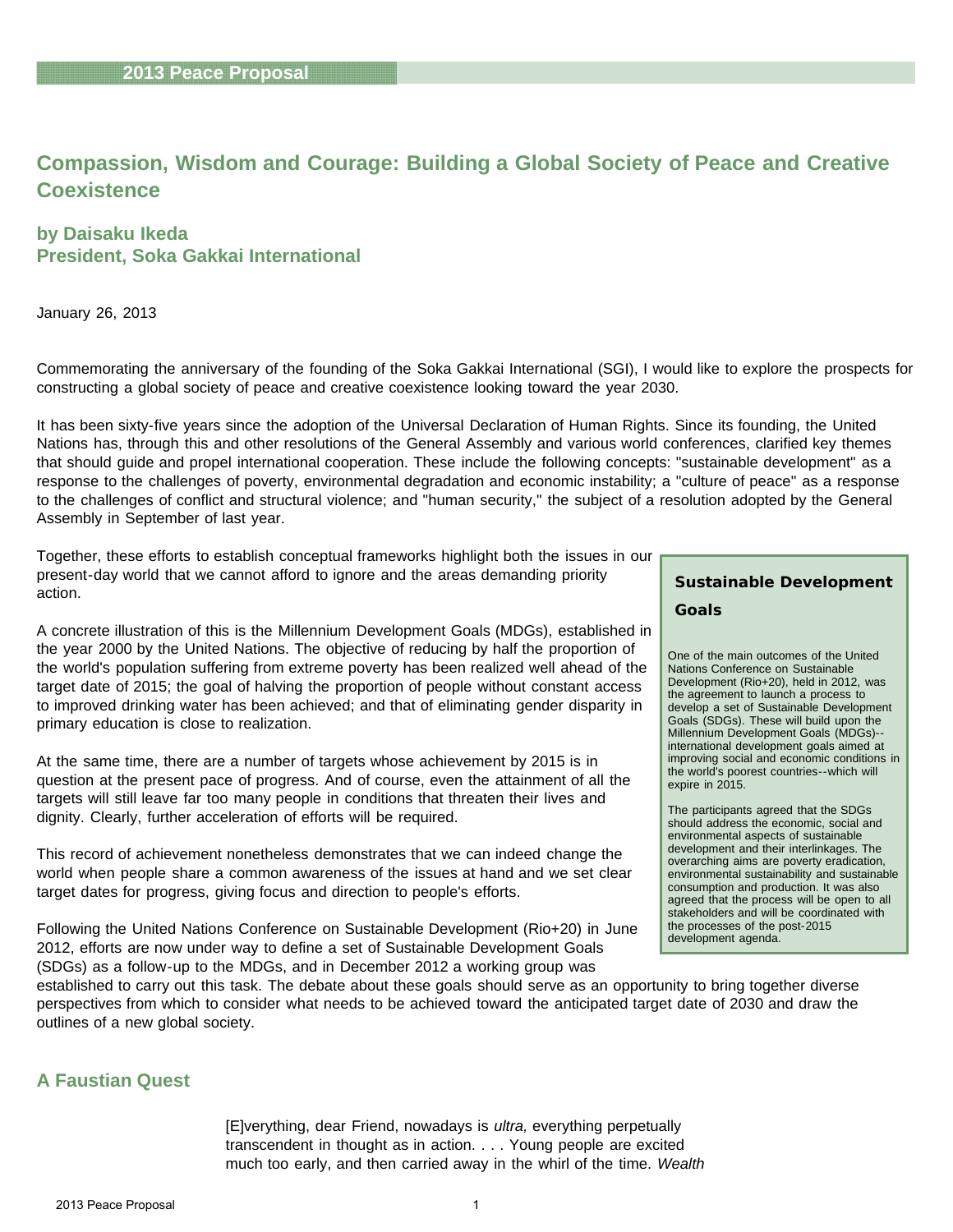While these might sound like the words of a contemporary intellectual, this incisive critique of civilization is in fact that of the German literary master Johann Wolfgang von Goethe (1749-1832).

I am currently engaged in a dialogue with Dr. Manfred Osten of the Goethe Society, headquartered in Weimar, Germany, about the life and thought of the great German writer. Dr. Osten focuses on the way that Goethe examines this pathology of civilization in his masterpiece *Faust,* where he portrays the human folly that drives us in a ceaseless quest for the "magic mantle" (the fastest means of transportation), the "quick dagger" (the quickest weapons) and "fast money," which are deployed to fulfill a succession of desires but lead ultimately to our downfall. [2]

Dr. Osten refers to these items, which Mephistopheles supplies to Faust in response to his requests, as "the tools of demonic rapidity." [3] Their names and forms, he says, differ from those of the beginning of the twenty-first century but their content is the same. He goes on to ask whether we have the capacity to recognize ourselves as contemporaries of Dr. Faust, and indeed I think we cannot afford to ignore the similarities between our age and that which Goethe described. Without calling on the assistance of any Mephistopheles, we have created a tragic situation where that which should be valued and treasured is ground underfoot with hardly a thought. The pathology that Goethe exposed has reached a crescendo in our present age.

We see it in nuclear weapons, whose use would "defend" the possessor nation at the price of humanity's extinction; in a society where free market competition is glorified at the cost of widening disparities and the conscious neglect of its most vulnerable members; in the unabated pace of ecological destruction driven by the prioritization of economic growth; in a global food crisis brought about by commodity speculation . . . .

The MDGs were established with the aim of reducing suffering to the greatest degree possible. But unless we face head-on the underlying ailments of human civilization, we may find that any progress will be short-lived and could be wiped out as new challenges arise. This makes it all the more important that we heed Goethe's admonition: "It is not enough to take steps which may some day lead to a goal; each step must be itself a goal and a step likewise."  $[4]$ 

In other words, our efforts to improve the human condition must be more than mere stopgap measures; they must enable people struggling in the face of dire threats to recover the hope and strength needed to lead lives of dignity. Steadily bringing such efforts to fruition, we must take on the larger challenge of transforming the currents of history from destruction to construction, from confrontation to coexistence, from divisiveness to solidarity.

We need a new spiritual framework that will bring into greater clarity those things we cannot afford to ignore, while ensuring that all that we do contributes to the larger objective of a global society of peace and creative coexistence. This will also facilitate the process of establishing the new Sustainable Development Goals.

I would like to propose that respect for life's inherent dignity provides just such a framework.

# **The determination to share the joys and sufferings of others**

If we picture a global society of peace and creative coexistence as an edifice, the ideals of human rights and human security are key pillars that hold it up, while the foundation on which these rest is respect for the dignity of life. If this foundation remains no more than an abstract conceptualization, the entire structure will be unstable and could collapse in the event of a severe challenge or crisis.

To ensure that respect for life's dignity is a meaningful and robust support for other endeavors, individuals throughout the world must feel and experience it clearly and palpably as a way of life. To this end, I would like to propose the following three commitments as guidelines for action:

- The determination to share the joys and sufferings of others
- Faith in the limitless possibilities of life
- The vow to defend and celebrate diversity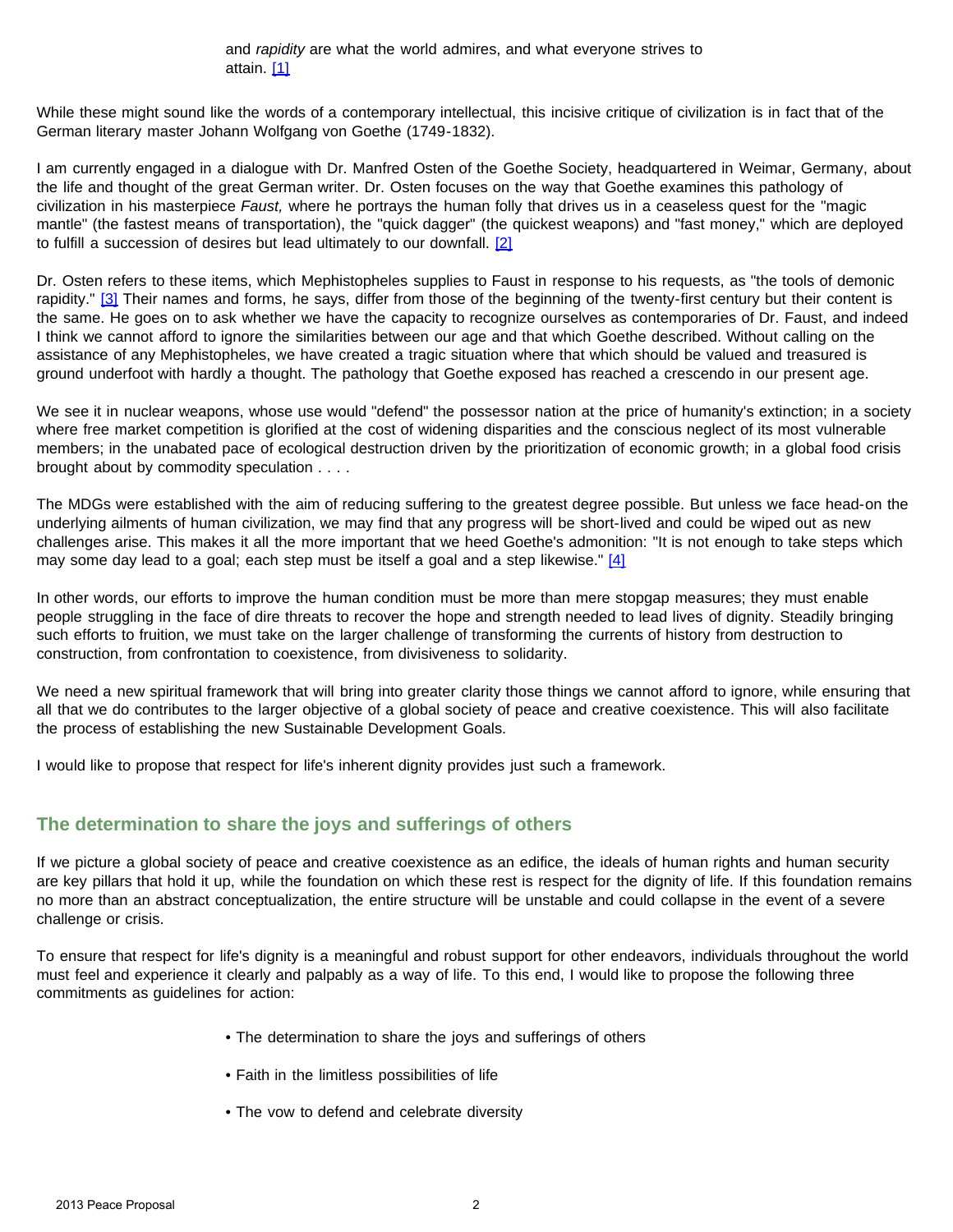Regarding the first of these--the importance of sharing the joys and sufferings of others--I am reminded of the dialogue I conducted with the British historian Arnold J. Toynbee (1889-1975) some forty years ago on humanity's prospects in the twenty-first century. In the final stages of this dialogue, we discussed the dignity of life. "Dignity," Dr. Toynbee stressed, "is irreplaceable." [5] It is the unique and irreplaceable nature of each being that gives such immense weight and value to the dignity of life.

He went on to say, "A human being . . . also loses his own dignity if he does not respect the dignity of other people." [6] This perspective, which places the dignity of life within the context of human connections and interrelatedness, is key.

One pressing threat to the dignity of far too many people in our world today--and one that urgently demands a cooperative response on the part of the international community--is poverty.

As I noted earlier, a number of the MDG targets have already been met. But the fact that many of these targets are expressed as a reduction of the proportion of people living in conditions of misery means that, unless the pace of progress is accelerated, there will still be approximately 1 billion people in extreme poverty and more than 600 million without access to safe drinking water in 2015, the MDG target date. Further, there are regional disparities in the pace of poverty reduction, with progress in sub-Saharan Africa, in particular, lagging behind other regions such as South Asia or Latin America, which are also yet to reduce by half the number of people living in extreme poverty in line with the MDG targets.

In June of this year, the 5th Tokyo International Conference on African Development (TICAD V) will be held in Yokohama, Japan. One underlying theme of the conference is inclusive and resilient societies. I hope that it will motivate greater international solidarity toward the creation of an "African century," spreading the values of peace and coexistence from Africa to the world so that all people may live lives of dignity.

Poverty is not a problem limited to the developing world. Even affluent societies contain both poverty and social and economic disparities.

British researchers Richard Wilkinson and Kate Pickett have been studying the effects of inequality, noting that when compounded with economic deprivation it has a corrosive effect on both individual relationships and society as a whole.

In their work *The Spirit Level: Why More Equal Societies Almost Always Do Better,* they note that not only do economic disparities aggravate health and social problems but that "[w]ith greater inequality, people are less caring of one another, there is less mutuality in relationships, people have to fend for themselves and get what they can--so, inevitably, there is less trust." [7] Further, because "[i]nequality seems to make countries socially dysfunctional across a wide range of outcomes," [8] it is not just the poor but people at almost all income levels who fare badly in more unequal societies.

Economic deprivation makes virtually all the events of daily life into potential sources of distress. This is compounded when people feel that their very existence is disregarded, that they are alienated and deprived of a meaningful role and place within society. For people who are struggling to improve their lives in the midst of such difficult conditions, cold and unfeeling reactions--whether from within their immediate surroundings or from society as a whole--deepen the sense of isolation and selfdoubt, deeply wounding their dignity.

This is why in recent years, in addition to economic measures to deal with the problem of poverty, there has been a growing emphasis on the need for a socially inclusive approach focused on the restoration of a sense of connection with others and of purpose in life.

## **Buddhism as a response to human suffering**

In ancient India, Buddhism arose in response to the universal question of how to confront the realities of human suffering and engage with people ensnared in that suffering.

The founder of Buddhism, Gautama Buddha or Shakyamuni, was of royal birth, which guaranteed him a life of earthly comforts. Tradition has it that his determination as a young man to abandon those comforts and seek truth through monastic practice was inspired by the "four encounters" with people afflicted by the pains of aging, illness and death.

But his purpose was never simply to reflect passively on life's evanescence and the inevitability of suffering. Later in life, he described his feelings at that time in this way: "In their foolishness, common mortals--even though they themselves will age and cannot avoid aging--when they see others aging and falling into decline, ponder it, are distressed by it, and feel shame and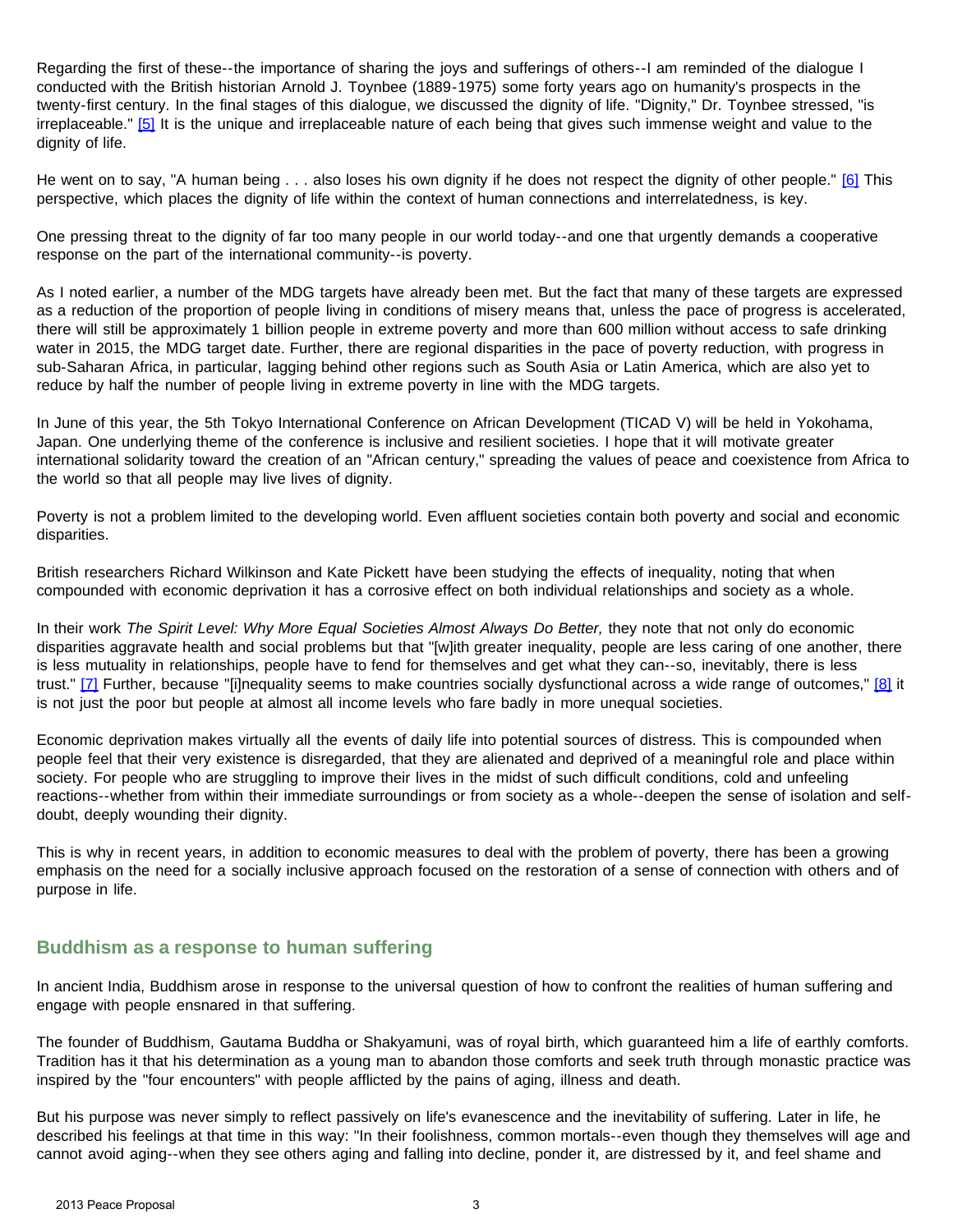hate--all without ever thinking of it as their own problem," [9] and he noted that the same holds true in our attitudes toward illness and death as well.

Shakyamuni's concern was always with the inner arrogance that allows us to objectify and isolate people confronting such sufferings as aging and illness. He was thus incapable of turning a blind eye to people suffering alone from illness or the aged cut off from the world.

There is an episode from his life that illustrates this.

One day, Shakyamuni encountered a monk who was stricken by illness. He asked him, "Why are you suffering, and why are you alone?" The monk replied that he was lazy by nature and unable to endure the hardships associated with providing medical care to others. Thus there was no one to tend to him. At which Shakyamuni responded, "Good man, I will look after you." Shakyamuni took the stricken monk outdoors, changed his soiled bedding, washed him and dressed him in new clothes. He then firmly encouraged him to always be diligent in his religious practice. The monk was immediately restored to a state of physical and mental well-being and joy.

In my view, it was not just Shakyamuni's unexpected and devoted care that affected the monk in this way. Rather, the fact that Shakyamuni encouraged him using the same strict yet warm language that he used with other disciples in good health revived the flame of dignity that was so close to being extinguished in this man's life.

This story as I have outlined it so far is based on an account in *The Great Tang Dynasty Record of the Western Regions*. [10] However, when we compare this to the version transmitted in other sutras, a further aspect of Shakyamuni's motivation comes to light.

After having tended to the sick monk, Shakyamuni is said to have gathered together the other monks and asked them what they knew about his condition. As it turned out, they had been aware of his illness and the gravity of his condition, and yet none among them had made any effort to provide care.

The Buddha's disciples explained themselves in terms almost identical to those of the ailing monk: he had never attended to any of them in their time of illness.

This corresponds to the logic of personal responsibility as it is often used in contemporary settings to negate the need to care for others. For the ailing monk, this attitude fostered feelings of resignation, and for the other disciples it manifested itself as an arrogant justification of their disinterest. This logic atrophied his spirit and clouded theirs.

"Whoever would tend to me, should tend to the sick." With these words, Shakyamuni sought to dispel the delusions clouding the minds of his disciples and spur them to a correct understanding.

In other words, practicing the Buddha's way means to actively share the joys and sufferings of others--never turning one's back on those who are troubled and in distress, being moved by others' experiences as if they were one's own. Through such efforts, not only do those directly afflicted by suffering regain their sense of dignity, but so too do those who empathetically embrace that suffering.

The inherent dignity of life does not manifest in isolation. Rather, it is through our active engagement with others that their unique and irreplaceable nature becomes evident. At the same time, the determination to protect that dignity against all incursions adorns and brings forth the luster of our own lives.

By asserting an essential equality between himself and an ailing monk, the Buddha sought to awaken people to the fact that the value of human life is undiminished by illness or age: he refused to acknowledge such distinctions and discriminations. In this sense, to regard the sufferings of others due to illness or age as evidence of defeat or failure in life is not only an error in judgment but undermines the dignity of all concerned.

The philosophical foundation of the Soka Gakkai International is the teachings of Nichiren (1222-82), who emphasized the supremacy of the Lotus Sutra which, he stated, marks the epitome of Shakyamuni's enlightenment. In the Lotus Sutra, a massive jeweled tower arises from within the earth to symbolize the dignity and value of life. Nichiren compared the four sides of the treasure tower to the "four aspects" of birth, aging, sickness and death, [11] asserting that we can confront the stark realities of aging, illness and even death in such a way that we remain undefeated by the suffering that accompanies them. We can make these experiences--normally only seen in a negative light--the impetus for a more richly dignified and valuable way of living.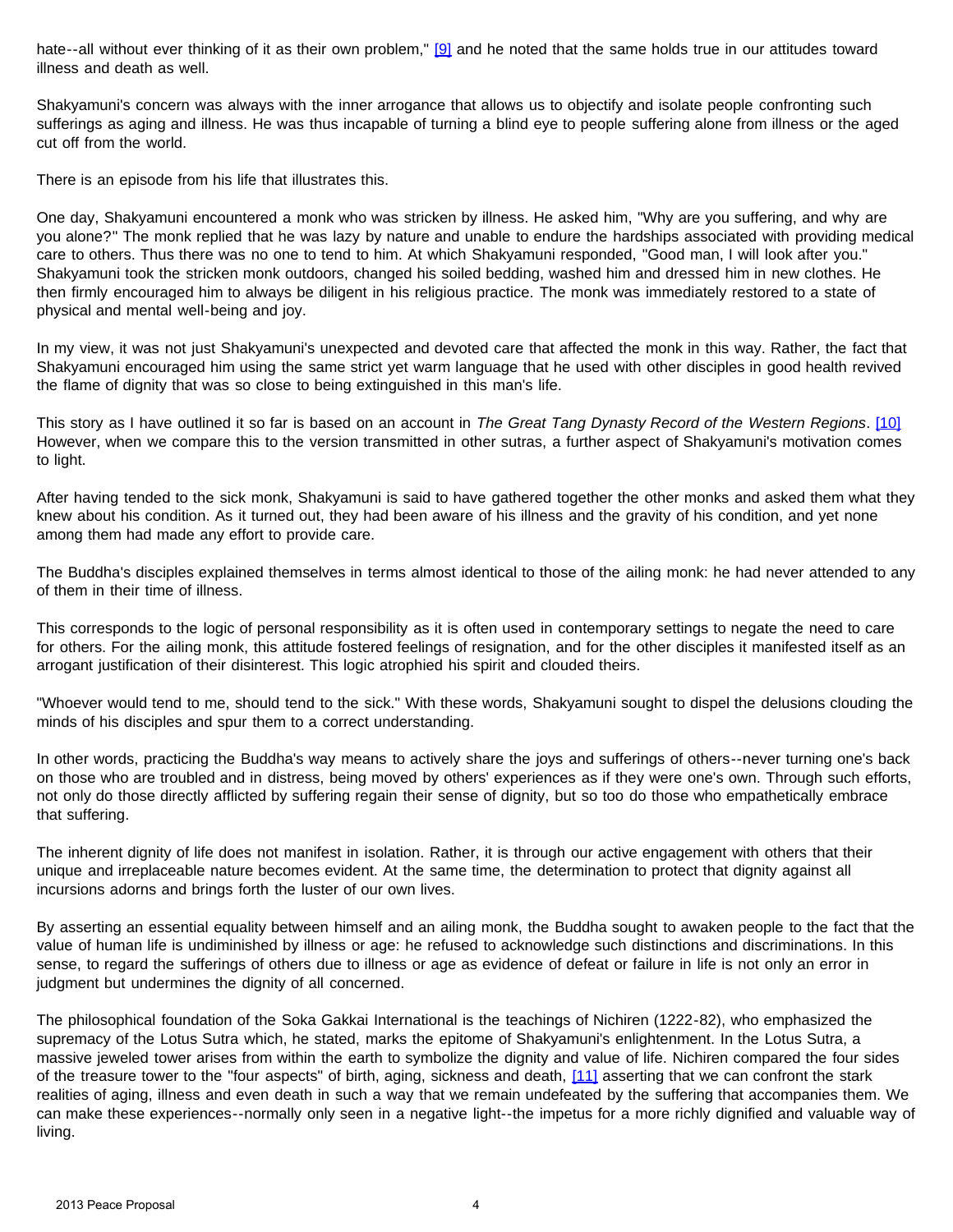The dignity of life is not something separate from the inevitable trials of human existence, and we must engage actively with others, sharing their suffering and exerting ourselves to the last measure of our strength, if we are to open a path toward authentic happiness for both ourselves and others. Inspired by these teachings, SGI members--often derided in our early years in Japan as "a gathering of the sick and poor"--have advanced with pride in our tradition of mutual support and encouragement among people afflicted by various forms of suffering.

Today, this spirit is particularly relevant as so many people around the world are being impacted by the experience of sudden deprivation, exemplified by the devastation wrought by natural disasters and economic crises. These can rob people of all that they treasure in just moments, saddling them with an unbearable burden of pain. This makes it particularly important that they not be left isolated and forgotten.

As can be seen in the massive earthquakes that struck Haiti (2010) and northeastern Japan (2011), reconstruction efforts in the wake of disaster are long-term and often lag far behind expectations. The struggles of individuals to rebuild their lives and regain some sense of inner wholeness are difficult and ongoing. This is why it is so important that we not forget these suffering people, and that society as a whole support reconstruction, fostering the kinds of overlapping connections and bonds that enable people to live with hope.

The determination to continue to encourage people until smiles return to their faces--never abandoning them and sharing every trial and joy--empowers us to meet and overcome life's successive challenges and guides us through the seemingly capricious obstacles life throws at us.

It is through persistent efforts to defend that which is irreplaceable and to bring forth our own and others' dignity that the inequalities of society can be rectified and the unshakable basis of social inclusion be established.

# **Faith in the limitless possibilities of life**

The second commitment and guideline for action I would like to discuss is faith in the limitless possibilities of life.

In September of last year, the SGI, Human Rights Education Associates (HREA) and the Office of the United Nations High Commissioner for Human Rights (OHCHR) launched a jointly produced DVD, *A Path to Dignity: The Power of Human Rights Education,* in order to promote among a wider public the ideals and principles of the United Nations Declaration on Human Rights Education and Training, which was adopted by the UN General Assembly in December 2011.

The documentary, which is also available for online viewing, portrays human rights education in practice in three different settings. While the specific issues in each case differ, together they convey the message that it is possible to change society and that change starts with the inner transformation of individual human beings.

As a nongovernmental organization (NGO) accredited to the United Nations, the SGI has long promoted human rights education as one of our core activities. Underlying these initiatives is a conviction rooted in Buddhist philosophy. When Shakyamuni insisted, "Do not ask about descent, but ask about conduct," he was critiquing the worldview of his time that held that the circumstances of our birth in the present life are determined by karma accumulated in past lives. At the same time, through the analogy "from [any] wood, it is true, fire is born  $\ldots$  " [12] he was asserting that all people inherently possess a life-state of ultimate dignity and that they are in this sense fundamentally equal and endowed with limitless possibilities.

A fatalistic outlook on life deprives those who discriminate against others of all opportunity to reflect on or question their actions, much less to actually be moved by the promptings of conscience. It creates the conditions in which a tragic disregard for human rights can pervade society: disempowering the victims of discrimination, blunting their awareness of their own irreplaceable worth and feeding resignation and a sense of futility.

The view that present circumstances are irrevocably determined by past causes undermines respect for life's dignity, both for perpetrators and victims of discrimination. Thus Shakyamuni could not leave it unchallenged.

In saying that we must focus on people's conduct rather than their birth, Shakyamuni was explaining that the relationship between cause and effect is not immutable but that our actions and attitudes in the present moment become new causes that can give rise to entirely new outcomes. It is for this reason that the true worth of a person is seen in their actions in this moment.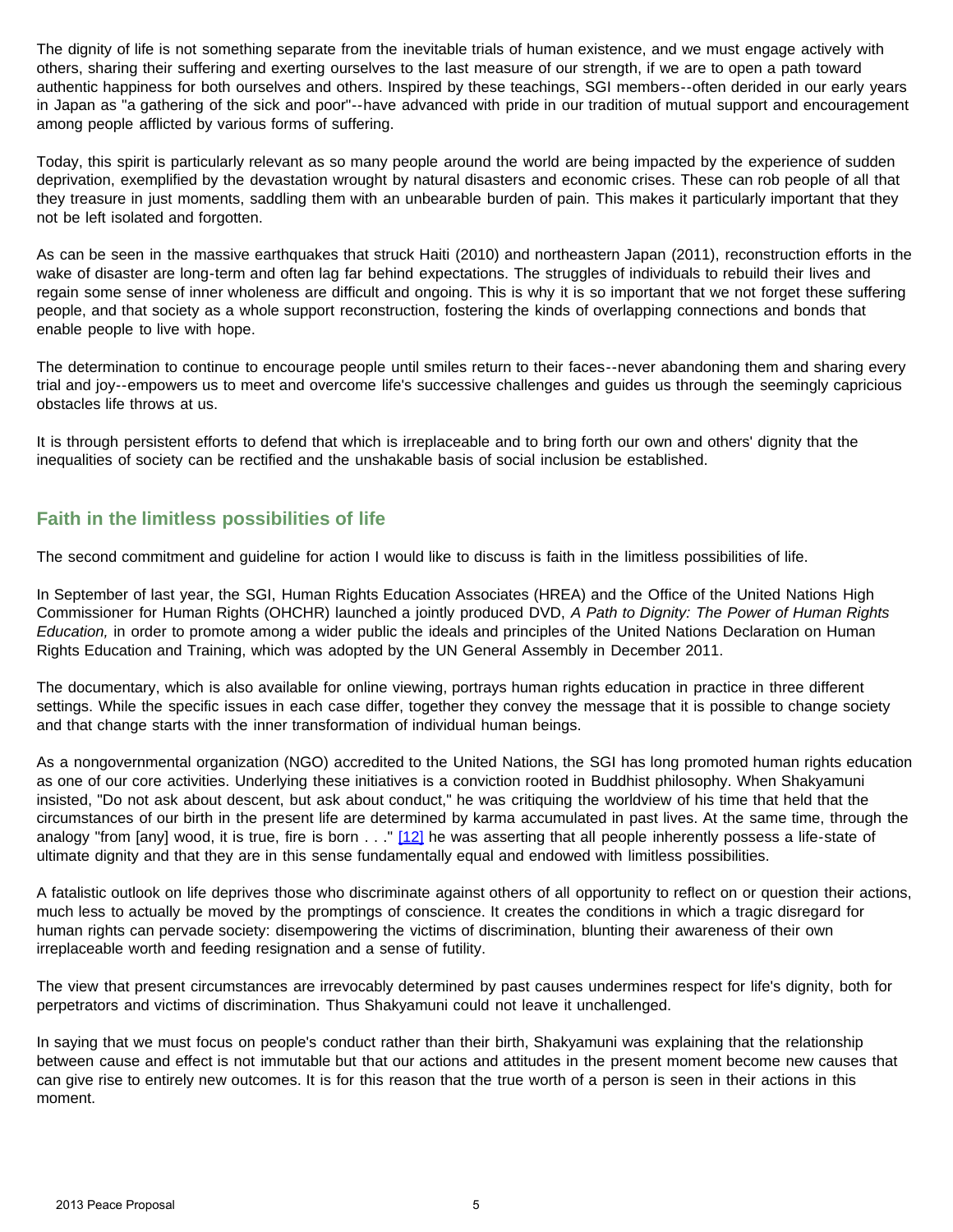Further, the Buddhist teaching of "dependent origination" emphasizes our interdependence, the fact that all things exist within a fabric of mutual influence. The moment-by-moment flux of overlapping causes and effects propagates through this web of interdependence, influencing others and our surroundings. Thus our actions in this moment have the power not only to transform ourselves but to create a new and cascading series of positive reactions and outcomes. It is this magnificent capacity of life--existing within all people regardless of their condition--that Shakyamuni was trying to convey with the phrase "from [any] wood, it is true, fire is born . . . ."

This same principle is expressed in the Lotus Sutra through a number of skillfully woven parables, and what is of particular note is that these are told not by Shakyamuni himself but in the voices of various disciples. Examples of these include the parable of the wealthy man and his poor son told by voice-hearers such as Subhuti and the parable of the jewel in the robe by arhats such as Kaundinya.

The first of these describes a man who after a life of wandering and great misfortune unknowingly returns to the home of his wealthy father where he finds work. In the latter, a man lives out his life in ignorance of the jewel of immense value that has been sewn into the hem of his robe by a friend.

These parables are told by the Buddha's disciples to express the overflowing joy and determination they feel on encountering the core of Shakyamuni's teachings, which is that all people equally possess the Buddha nature and are thus capable of manifesting the profound and boundless wisdom of the Buddha. The Lotus Sutra portrays this drama of the inner life both in its depiction of the disciples' transformation from awakening to joyful determination and through the parables they themselves employ to describe the experience.

#### **Voice-hearers and arhats**

"Voice-hearers" is a name given to disciples of Shakyamuni Buddha who heard his preaching and strove to attain enlightenment. The term was also applied to monks who heard the voice of the Buddha preach the four noble truths and sought to attain emancipation by eradicating earthly desires. Subhuti was one of Shakyamuni's major voice-hearer disciples.

"Arhat"--meaning one worthy of respect- referred to a person who had attained the highest of the four stages of enlightenment that voice-hearers aimed to achieve. Kaundinya was one of the ascetics who heard Shakyamuni's first sermon and converted to his teachings.

Buddhism thus stresses that humanity can advance one step at a time through our ceaseless efforts to inspire each other and to understand that, just as Shakyamuni's awakening sparked an awakening in his disciples, what is possible for one is possible for all. This is the philosophical basis underlying the SGI's efforts in human rights education, which emphasize the process by which individual empowerment develops into leadership for the sake of others.

One of the case studies introduced in the DVD *A Path to Dignity* is that of a Turkish woman who was compelled to marry against her wishes when she was young and became the victim of her husband's violence. When she determined to divorce her husband, she found herself physically threatened not only by him but also by members of her own family. She was able to seek refuge with a women's organization where her awareness of her rights was awakened. She determined to start living a new life, declaring: "I feel strong . . . very much so. If I could help other women, then I would be even happier. That's what I want, to be an example."

This is truly an invaluable instance of human rights education in practice. In the smile of this woman who has regained the strength to live, we see the warmth of hope and the power of self-confidence that arise from becoming fully aware of one's own dignity.

Few people have expressed this idea of the warmth of hope more aptly than the American philosopher Milton Mayeroff (1925-79). Mayeroff was the proponent of the theory of caring, which like empowerment is based on a focused attentiveness to others.

> There is hope that the other will grow through my caring . . . . [I]t is akin, in some ways, to the hope that accompanies the coming of spring. . . . Such hope is not an expression of the insufficiency of the present in comparison with the sufficiency of a hoped-for future; it is rather an expression of the plenitude of the present, a present alive with a sense of the possible. [13]

What is important here is that hope is not relegated to the status of a kind of promissory note for the future. Rather, we find hope within the sense of plenitude and sufficiency of life in this moment.

What matters is not how our lives have been to this point: the instant that we awaken to our original worth and determine to change present realities, we start to shine with the light of hope.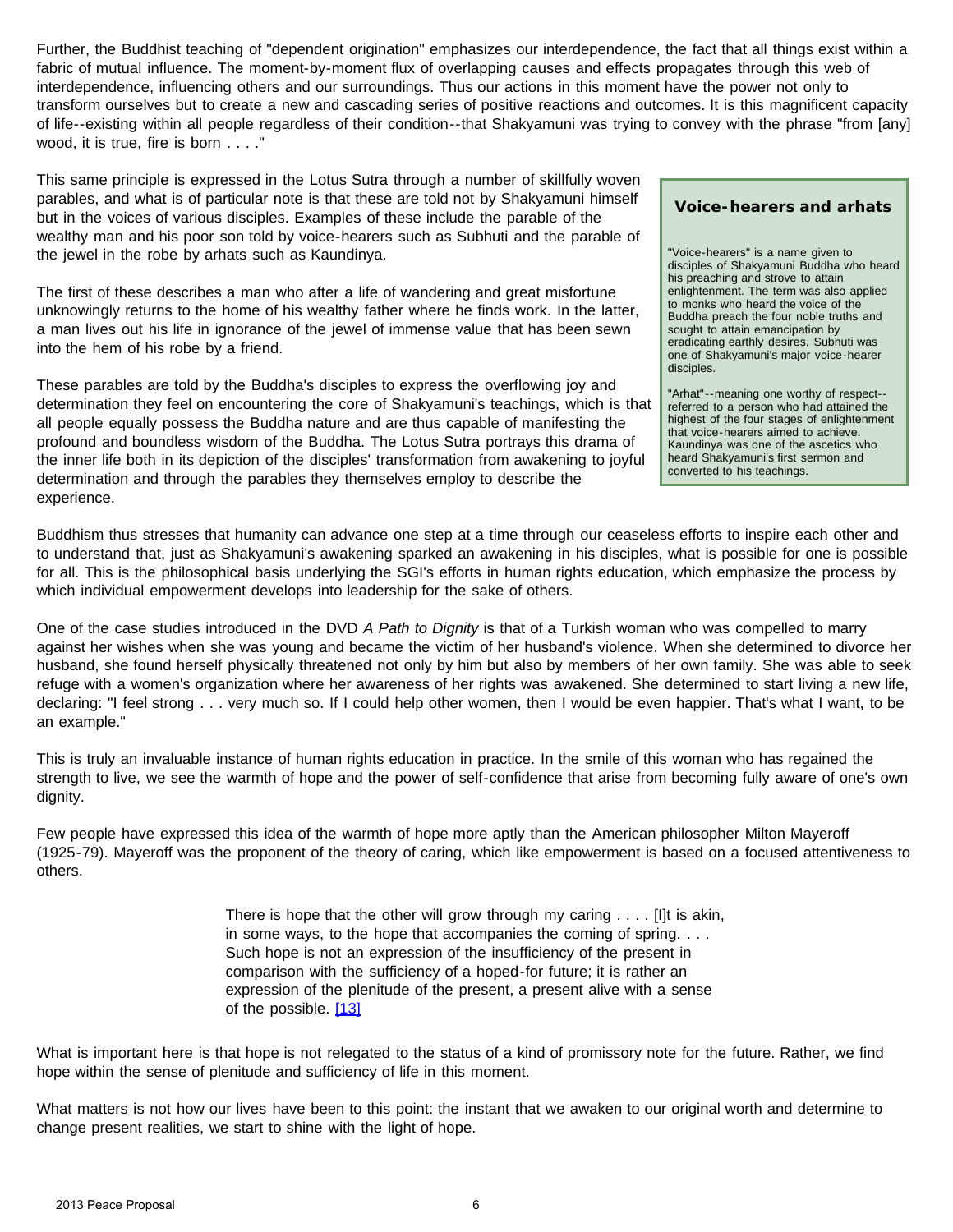Throughout his life, Nichiren took pride in the fact that he was "born poor and lowly to a chandala family," [14] and always stood with people who were victimized by various social evils. He described the dynamic and transformative functioning of life as analogous to "fire being produced by a stone taken from the bottom of a river, or a lantern lighting up a place that has been dark for a hundred, a thousand, or ten thousand years." [15]

Visions that can only be realized in the far-distant future--however grand and lofty--will not propel the kind of ceaseless spiritual struggle that is required to nurture possibilities and bring them to fruition. Nor do they provide concrete opportunities for people to change their surroundings through the transformation they achieve in their own lives. Only when hope is experienced on an immediate day-to-day level as "the coming of spring" can we succeed in patiently cultivating with joy and with pride the seeds of possibility. Only then can we have a positive impact on those around us through our own inner transformation and work in a sustained way for the betterment of society.

Such a perspective is, I believe, valuable not only for the challenges of constructing a culture of human rights, but also for realizing a sustainable society. We need to generate the kind of upward spiral by which we improve current conditions while working toward a better future. This is a point I stressed in the proposal I submitted to the Rio+20 Summit last June. [16] The success of our efforts toward the year 2030 will depend on how deeply the movement to empower people--and, beyond empowerment, to enable them to exercise leadership--takes root in communities around the world. More than anything, it is vital that our lives in this moment be filled with the warmth of hope. For it is then that each step we take to make the world a better place will, as Goethe urged, "be itself a goal and a step."

# **The vow to defend and celebrate diversity**

The third commitment and guideline for action is the vow to defend and celebrate diversity.

For many years, I have conducted dialogues with people from a wide range of ethnic, cultural and religious backgrounds. Through this experience, I have grown ever more deeply convinced that diversity is not simply something that must be respected: it presents us all with an opportunity to engage in self-reflection in a way that can make our lives more richly meaningful.

Today, the twin trends of globalization and the increasing penetration of information and communications technology have expanded the opportunities for people of different backgrounds to interact, communicating their thoughts and ideas instantaneously. At the same time, however, we see a flattening or homogenization driven primarily by economic processes that erodes the uniqueness of individual cultures. Further, greater cross-border movement of people has often resulted in cultural frictions that may be exacerbated by the deliberate incitement of hatred and mistrust. Differences and distinctions that could enrich our lives instead become the target of attack or are seen as a barrier that separates people. All too often this escalates into violent conflict or gives rise to other conditions that threaten people's lives and dignity.

# **Seville Statement on Violence**

The Seville Statement on Violence is a statement designed to refute the notion that organized human violence is biologically determined. It was written by an international team of scientists at a meeting in Seville, Spain, in 1986, at the request of the Spanish National Commission for UNESCO. The statement, which was subsequently adopted by UNESCO in 1989, refutes the idea that humans have inherited a tendency to make war from their ancestors, that war or any other violent behavior is genetically programmed into human nature, that in the course of human evolution there has been a selection for aggressive behavior more than for other kinds of behavior, that humans have a "violent brain," and that war is caused by "instinct" or any single motivation.

The Seville Statement on Violence, written by a group of international scientists and adopted by UNESCO in 1989, affirmed: "It is scientifically incorrect to say that war or any other violent behaviour is genetically programmed into our human nature . . . [or] that war is caused by 'instinct' or any single motivation."

I completely agree with this statement. And yet, the fact remains that numerous impediments must be overcome if we are to break the cycles of conflict and violence. To this end we need to start by asking ourselves what it is that drives people to war and destruction.

Shakyamuni believed that conflict arises from the fundamental darkness or delusion that prevents us from recognizing in the lives of others the same irreplaceable value that we sense in our own. Living in ancient India, Shakyamuni often witnessed such violent confrontations as tribal conflicts over water and other resources and power struggles between states.

He identified what he considered to be the essence of the problem: "I perceived a single, invisible arrow piercing the hearts of the people."  $[17]$  That is, because people's hearts are penetrated by the unseen arrow of fundamental delusion, they cannot free themselves from attachment to an egocentric worldview.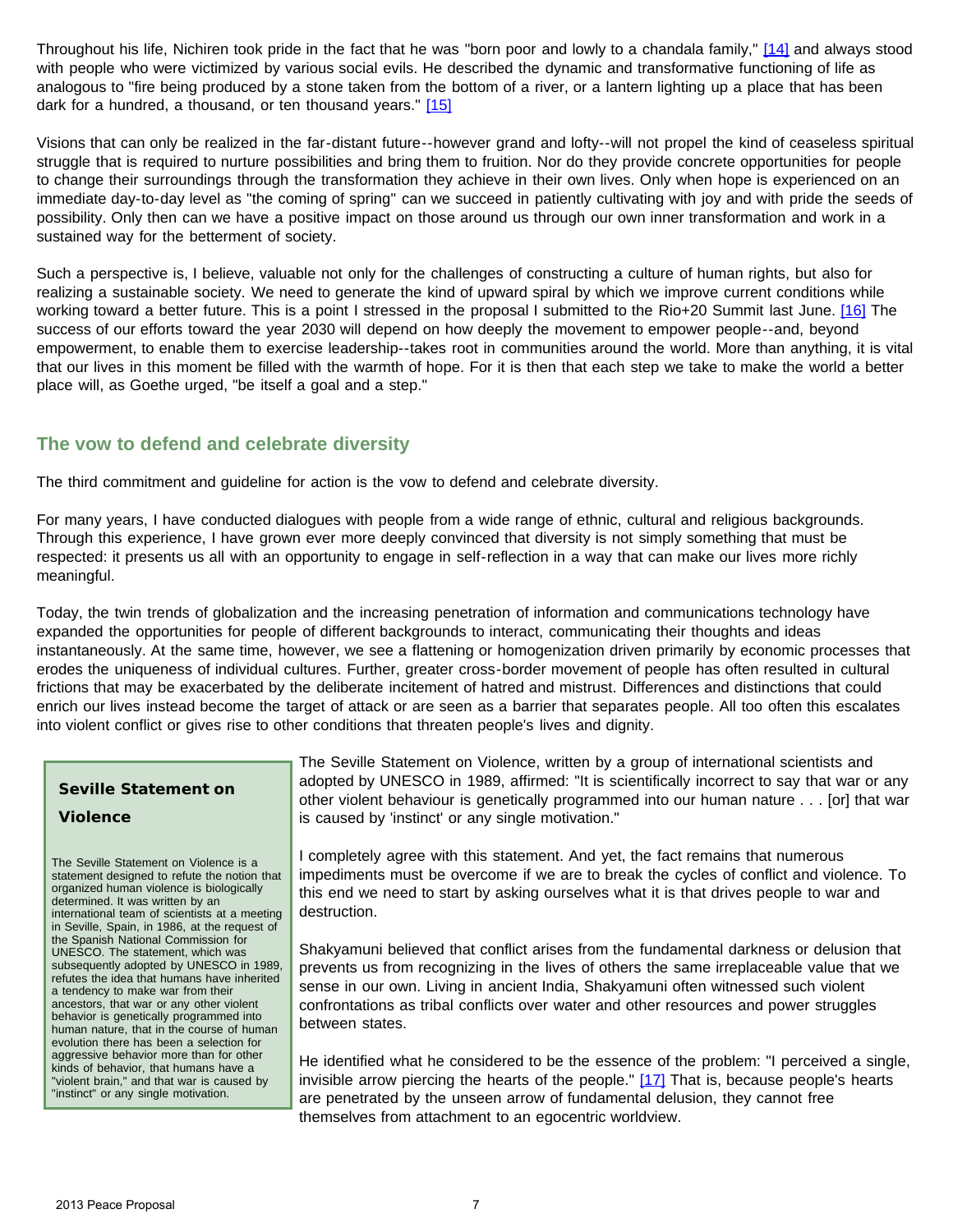For example, Shakyamuni saw that two tribal groups in conflict were afflicted by the same desperation, "like fish, writhing in shallow water." [18] And yet their minds were clouded, and they could not recognize that the other group shared their concerns over the lack of water or the constant fear of being attacked and overrun.

It was to overcome this that Shakyamuni declared: "All tremble at violence; life is dear to all. Putting oneself in the place of another, one should not kill nor cause another to kill." [19]

There are two key points here. The first is that Shakyamuni always focused on a process of inner reflection by which we attempt to put ourselves in the place of others and feel their anguish as our own, rather than obedience to external rules as the basis for self-control. The second point is that he did not consider it enough that we ourselves refrain from the taking of life, but insisted that we should also not cause others to kill. In this, he is urging us to cultivate, through wholehearted dialogue, the goodness that exists within the lives of others and to join with them in a mutual vow against violence and the taking of life.

The Buddhist scriptures contain the following episode in which the demoness Kishimojin (Skt. Hariti) was spurred to transform her way of life as a result of Shakyamuni entering into dialogue with her and encouraging her to reflect on her actions.

Kishimojin is portrayed as a demoness with a huge number of children--several hundred or even several thousand--and was said to kill other people's babies to feed her own children. The people appealed to Shakyamuni, asking him to put an end to her evil deeds. In response, Shakyamuni found Kishimojin's youngest child, whom she particularly treasured, and hid him. For seven days, Kishimojin searched desperately for her child. Finally, at her wits' end, she asked Shakyamuni for help, having heard that he had the capacity to know all things.

Shakyamuni responded to her pleas by saying, "I've heard you have an uncountable number of children. So why are you so distressed to lose just one of them? Most families have only one, three, or perhaps five children. You have been robbing those children of life." [20]

Hearing his words, Kishimojin realized that she had inflicted the pain she now felt on untold numbers of other parents. After promising Shakyamuni she would give up her evil ways, she was reunited with her youngest child. From that point on, Kishimojin made the protection of all children her mission; in the Lotus Sutra, she pledges, along with a number of other fierce deities, to protect those who work for the happiness of all people. Nichiren states that whereas she had been an evil demon, she came to act as a benevolent demon. [21]

What is important in this story is that while retaining her distinctive form as a demon, Kishimojin was able to completely transform her way of life. Shifting the center of gravity of her self-awareness to her identity as a mother, she was able to put herself in the place of another, and for the first time she keenly felt the suffering of her victims. As a result, she determined that she would neither cause nor permit them to experience the kind of anguish she had felt.

## **The plurality of our identities**

The economist Amartya Sen has been a leading advocate of the idea that "the plurality of our identities" can play a key role in helping people resist the tug of mass psychology and the incitements to violence that provoke conflict. In his early years, Dr. Sen witnessed many people lose their lives (during the communal strife that accompanied the end of British rule in India) simply because of religious difference. This pained him deeply and inspired him to research ways to prevent such tragedies. He warns us that:

> The insistence, if only implicitly, on a choiceless singularity of human identity not only diminishes us all, it also makes the world much more flammable. . . . Rather, the main hope of harmony in our troubled world lies in the plurality of our identities, which cut across each other and work against sharp divisions around one single hardened line of vehement division that allegedly cannot be resisted. [22]

The members of any ethnic group or faith tradition are, of course, not monolithic in their identity: the environments in which they were raised and their occupations and interests as individuals differ, as do their convictions and ways of life. It is because of this diversity of identity that, while very real differences in ethnicity or religion may exist, there is always the possibility of finding in one-to-one human interchanges points of confluence and mutual resonance. As Dr. Sen points out, this can enable us to cross over hardened lines of vehement division and establish multiple overlapping bonds of empathy and friendship.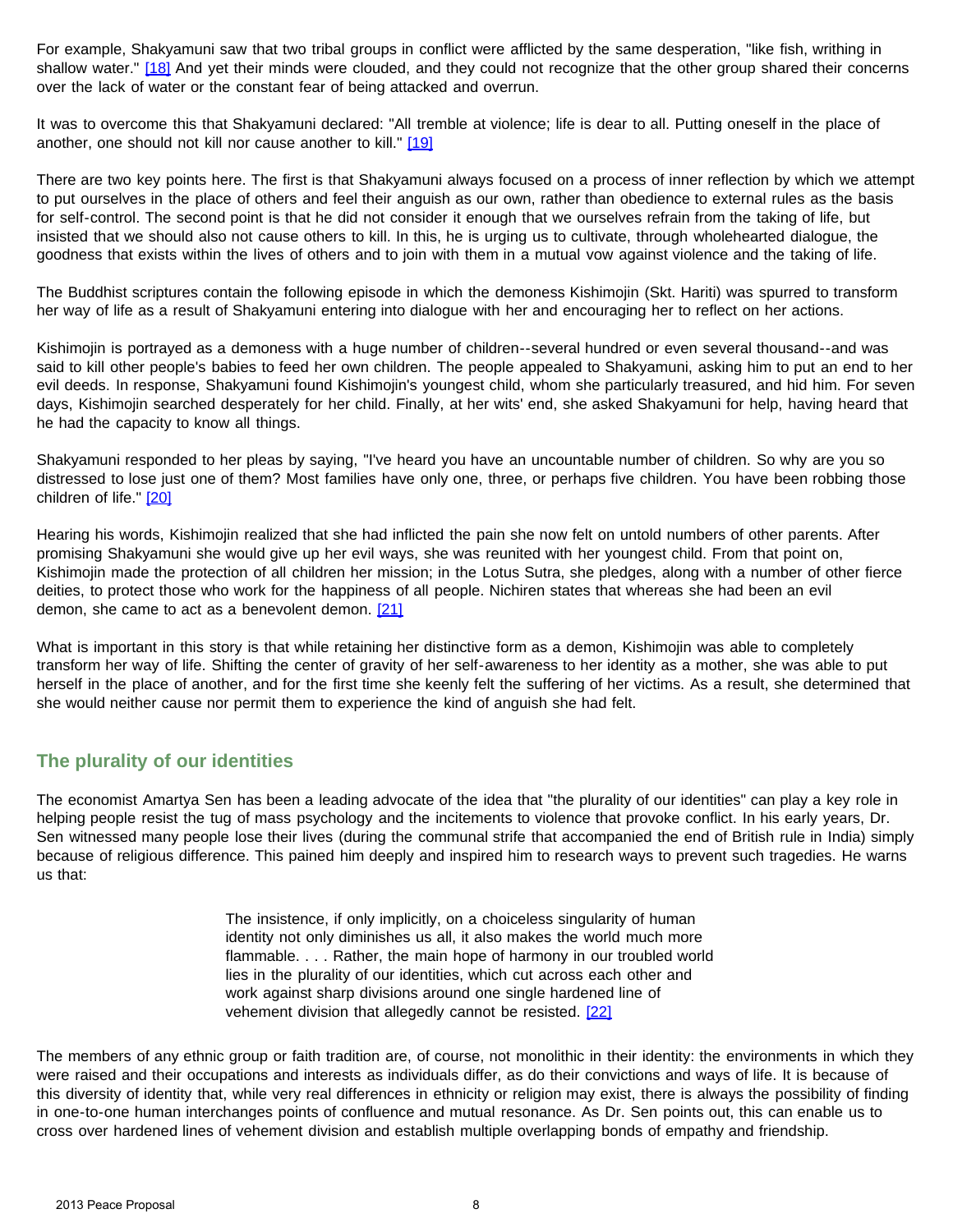This is why, when engaging in dialogues with partners who hail from different cultural and religious backgrounds, in addition to entering into wide-ranging explorations of possible responses to global issues and the prospects for the human future, I make a point of asking about that person's family, their memories of youth, or the events that motivated them to pursue their present path. I try to bring into view the individual convictions and motivations--the richness of character--that can be obscured behind the labels of ethnicity or creed. It is always my hope that the interaction of our lives will generate melodies that will lead us in the direction of a more genuinely humane world. As those harmonies develop, our differences become the leitmotifs that prompt each of us toward the revelation of our best self.

In a manner that is consonant with Dr. Sen's concern with human plurality, the German-American political philosopher Hannah Arendt (1906-75) wrote the following words expressing a central aspect of her thinking: "However much we are affected by the things of the world, however deeply they may stir and stimulate us, they become human for us only when we can discuss them with our fellows." [23] Arendt goes on to clarify that she is using the word "fellows" to indicate "friendship" rather than "fraternity"--in particular, friendship between people whose views of the truth differ. It is precisely because of such differences that the world is humanized through dialogue and the rich diversity of human life shines with its greatest glory.

This, above all, is the kind of friendship, predicated on heart-to-heart exchange, that forestalls the further fissuring of societies in which difference all too often functions as a marker for exclusion. We must strive to uphold this friendship as the very mark of our humanity, if we are to prevent the sense of empathetic connection with others from being swept away by a culture of war, a maelstrom of hatred and violence.

With the Seville Statement as one core source of inspiration, the United Nations has been promoting a culture of peace as a way of transforming humankind's deep-rooted proclivity to war. One aspect of this was the International Decade for a Culture of Peace and Non-violence for the Children of the World (2001-10), in support of which the SGI organized various exhibitions and other programs promoting public education and dialogue, efforts that continue to this day.

To help a culture of peace take root the world over, it is necessary to patiently counteract any incidence of hatred and confrontation that may arise. We are, by virtue of being human, endowed with the tools that we need for this pursuit: the tuning fork of self-reflection with which to imagine the pain of others as if it were our own; the bridge of dialogue over which to reach out to anyone, anywhere; and the shovel and hoe of friendship with which to cultivate even the most barren and desolate of wastelands.

A friendship with the power to develop a vibrant culture of peace will have at its heart the ability to take mutual joy in our existence as people living together on this planet, as well as a vow to protect, at all costs and despite whatever differences, the dignity that is inherent in each of our lives. As Nichiren put it, "Joy means delight shared by oneself and others." [24]

Here I have considered three commitments or guidelines for action for constructing a civilization founded upon respect for the dignity of life. These can also be thought of in terms of three qualities that I suggested should be essential elements of global citizenship in a lecture I delivered at Teachers College, Columbia University, in 1996 [25]:

- The compassion that never abandons others to suffer alone
- The wisdom to perceive the equality and possibilities of life
- The courage to make our differences the impetus for the elevation of our humanity

I believe that the challenge of constructing a global society of peace and creative coexistence begins with the recognition that all people inherently possess these qualities. I also believe that the social mission of religion in the twenty-first century must be to encourage the flowering of these capacities. It must bring people together in an ethos of reverence for life's dignity and worth.

## **Nuclear weapons: the ultimate negation of the dignity of life**

I would now like to address and offer concrete proposals on two particular challenges facing our world: the prohibition and abolition of nuclear weapons and the establishment of a culture of human rights.

Regarding the first of these, nuclear weapons are the contemporary embodiment of Goethe's "quick dagger."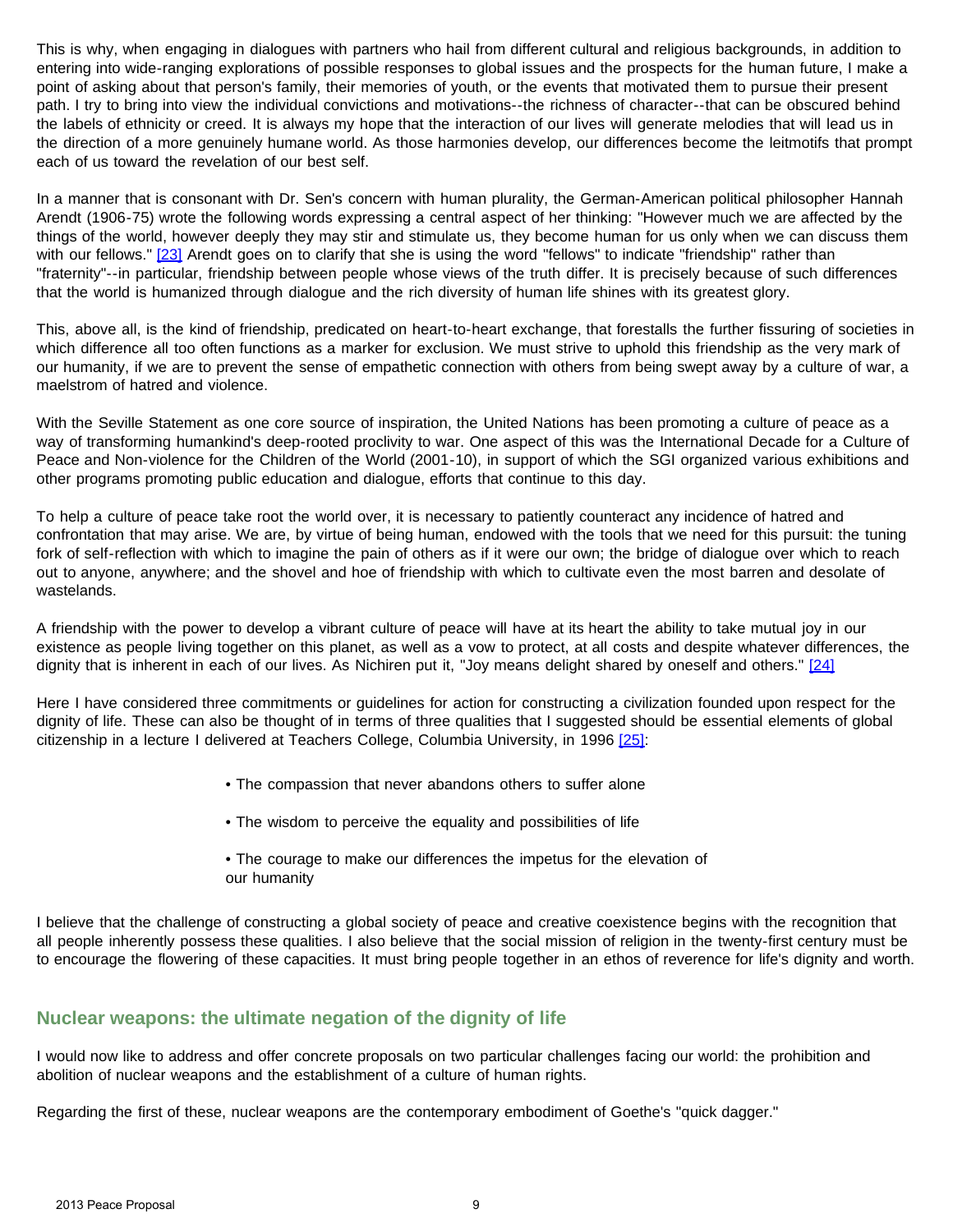The French philosopher Paul Virilio has explored the question of speed in relation to the different problems of contemporary civilization in a manner similar to that of Goethe's probing of the human psychology that drives the quest for a quick dagger. In *Speed and Politics* he writes: "The danger of the nuclear weapon, and of the arms system it implies, is . . . not so much that it will explode, but that it exists and is imploding in our minds." [26]

The destruction wrought by a nuclear explosion would of course be massive and irreparable, but Virilio's point is to stress the abnormality of living under the threat of nuclear confrontation, and the spiritual impact of this even when these weapons are not used. This is an important perspective. Without it, essential aspects of our situation will be obscured. For example, as Virilio points out, "as a continuation of total war by other means, nuclear deterrence marked the end of the distinction between wartime and peacetime . . . . " [27]

More than half a century ago, as Cold War competition to develop ever more destructive nuclear weapons was intensifying, my mentor second Soka Gakkai President Josei Toda (1900-58) issued a declaration calling for their abolition. In it, he stressed that possession of nuclear weapons represents an outright negation of the dignity of life and declared that this was impermissible under any circumstances. He called for a thoroughgoing repudiation of such ways of thinking:

> Although a movement calling for a ban on the testing of atomic or nuclear weapons has arisen around the world, it is my wish to go further, to attack the problem at its root. I want to expose and rip out the claws that lie hidden in the very depths of such weapons. [28]

In other words, while acknowledging the importance of efforts to ban nuclear testing, he stressed that the fundamental answer to this problem requires that we challenge the root thinking that enables and justifies possession of these weapons of mass destruction.

Nuclear weapons do not distinguish between combatants and noncombatants; they destroy whole cities, killing vast numbers of people instantaneously. Their impact on the natural environment is severe, and the aftereffects of radiation exposure inflict longterm suffering on people. The bombings of Hiroshima and Nagasaki made evident the indescribably inhumane nature of these weapons.

What is it, then, that is used to justify their continued possession?

It is, I believe, the same psychology that brought humanity to the point of total war. To restate this using the frameworks I explored earlier in this proposal, it is the way of thinking that monolithically identifies everyone on the opposing side, regardless of individual differences, as the enemy. This denies the possibility of any other way of relating to them, leaving only the option of a violent severing of all ties. Is this not an ultimate disavowal of the dignity of life?

Nothing here is mediated by what Arendt termed "the readiness to share the world with other men," which she contrasted with the cruel coldness of the misanthrope who "regards nobody as worthy of rejoicing with him in the world and nature and the cosmos." [29] This is a life-state dominated by the impulse to dismiss and destroy the lives of others--what Buddhism refers to as our fundamental darkness.

It is for this reason that Toda's determination to "rip out the claws that lie hidden in the very depths of such weapons" and to protect the right of the world's people to live was expressed in these striking terms: "I propose that humankind applies, in every case, the death penalty to anyone responsible for using nuclear weapons, even if that person is on the winning side." [30]

Toda had, as a Buddhist, often declared his opposition to the death penalty, so his seeming call for this ultimate punishment must be understood as an expression of his sense of the absolute unacceptability of the use of nuclear weapons under any circumstances. Further, this was a clear refutation of the logic of nuclear weapons possession, under which states pursue their security interests by in effect holding the world's peoples hostage.

When Toda made this declaration in 1957, the world was divided into the opposing camps of East and West, with both sides trading diatribes about the arsenal possessed by the other. In contrast, Toda denounced nuclear weapons as the central evil of contemporary civilization, and he did so in the name of the world's peoples, unswayed by the distortions of ideology or national interest.

Since that time, the number of countries possessing nuclear weapons has continued to increase, and the work of preventing their further proliferation has naturally been seen as an urgent task. Nonetheless, I think it is crucial that we attend to the core problem of nuclear weapons--their underlying inhumanity--that my mentor so starkly exposed.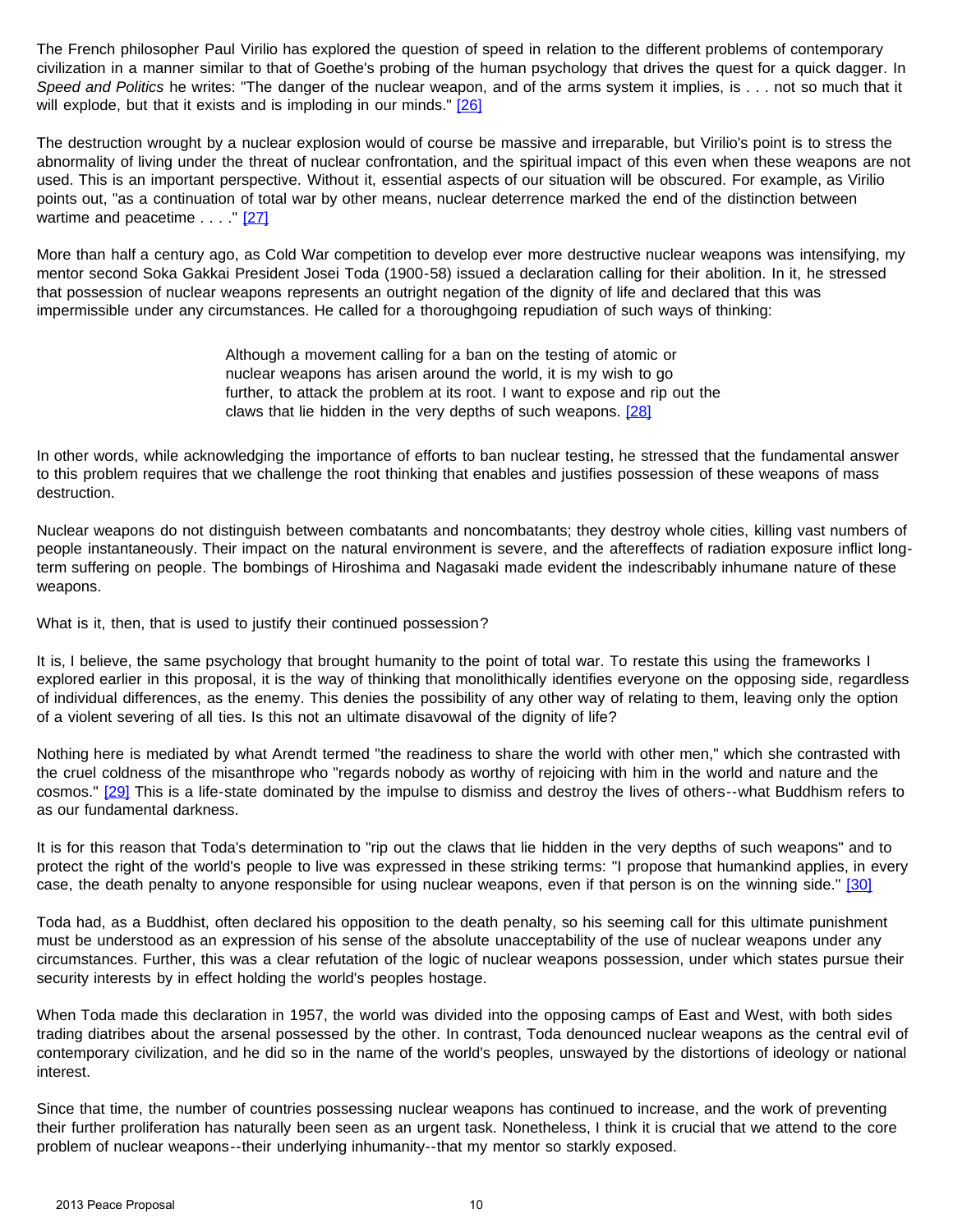As UN Secretary-General Ban Ki-moon has pointed out: "The possession of nuclear weapons by some encourages their acquisition by others. This leads to nuclear proliferation and the spread of the contagious doctrine of nuclear deterrence." [31] Unless we confront the fundamental source of that contagion, moves to prevent proliferation will be neither convincing nor effective.

#### **Outlawing nuclear weapons as inhumane**

Since the 2010 Review Conference of the Parties to the Treaty on the Non-Proliferation of Nuclear Weapons (NPT), there has been a growing, if still nascent, movement to outlaw nuclear weapons based on the premise that they are inhumane.

The Final Document of the Review Conference notes a "deep concern at the catastrophic humanitarian consequences of any use of nuclear weapons" and reaffirms "the need for all States at all times to comply with applicable international law, including international humanitarian law." [32]

This groundbreaking statement was followed by a resolution by the Council of Delegates of the International Red Cross and Red Crescent Movement in November 2011, strongly appealing to all states "to pursue in good faith and conclude with urgency and determination negotiations to prohibit the use of and completely eliminate nuclear weapons through a legally binding international agreement." [33]

Then, at the first session of the Preparatory Committee for the 2015 NPT Review Conference held in May 2012, sixteen countries led by Norway and Switzerland issued a joint statement on the humanitarian dimension of nuclear disarmament, stating that "it is of great concern that, even after the end of the Cold War, the threat of nuclear annihilation remains part of the 21st century international security environment," and stressing that "it is of utmost importance that these weapons never be used again, under any circumstances. . . . All States must intensify their efforts to outlaw nuclear weapons and achieve a world free of nuclear weapons." [34] In October 2012, this statement, with minor revisions, was presented to the First Committee of the UN General Assembly by thirty-five member and observer states.

In March of this year, an international conference on the humanitarian impact of nuclear weapons will be held in Oslo, Norway. Its purpose is to examine from a scientific standpoint the immediate and long-term effects of any use of nuclear weapons and the difficulty of humanitarian relief efforts in response to such use. Finally, in September of this year, the General Assembly will hold a high-level meeting on nuclear disarmament.

In my proposal last year, I called for the establishment of an action group for a Nuclear Weapons Convention (NWC), composed of NGOs and forward-looking governments. It is my strong hope that, through these conferences, a growing core of NGOs and governments supporting the above-mentioned statements will develop, and that they will, if at all possible before year's end, initiate the process of drafting a treaty to outlaw nuclear weapons on the basis of their inhumane nature.

A key factor here will be the stance taken by those countries which have relied on the extended deterrence of nuclear-weapon states, the so-called nuclear umbrella.

The signatories to the statements referenced above include not only countries belonging to Nuclear-Weapon-Free Zones (NWFZs) and neutral countries, but also Norway and Denmark, which are members of NATO and thus come under that organization's nuclear umbrella. And yet these two countries have not only signed these statements but have played a key role in their drafting.

Japan, which likewise comes under the extended deterrence of its ally, the United States of America, should join with other countries seeking the prohibition of nuclear weapons as inhumane and work for the earliest realization of a world free from the threat of these weapons.

Rather than accepting that the continuing existence of nuclear weapons makes reliance on extended deterrence inevitable, Japan, as a country that has experienced nuclear attack, should promote the idea that there is no distinguishing between "good" and "bad" nuclear weapons depending on who possesses them, and should play a leading role in achieving an NWC.

Earlier, I referred to Shakyamuni's admonition: "Putting oneself in the place of another, one should not kill nor cause another to kill." The survivors of the nuclear attacks on Hiroshima and Nagasaki have continued to give voice to the dual pledge that no country be victimized by nuclear attack and that no country engage in one. In like manner, Japan should stand at the forefront of efforts to forever prevent the tragedy brought about by the use of nuclear weapons.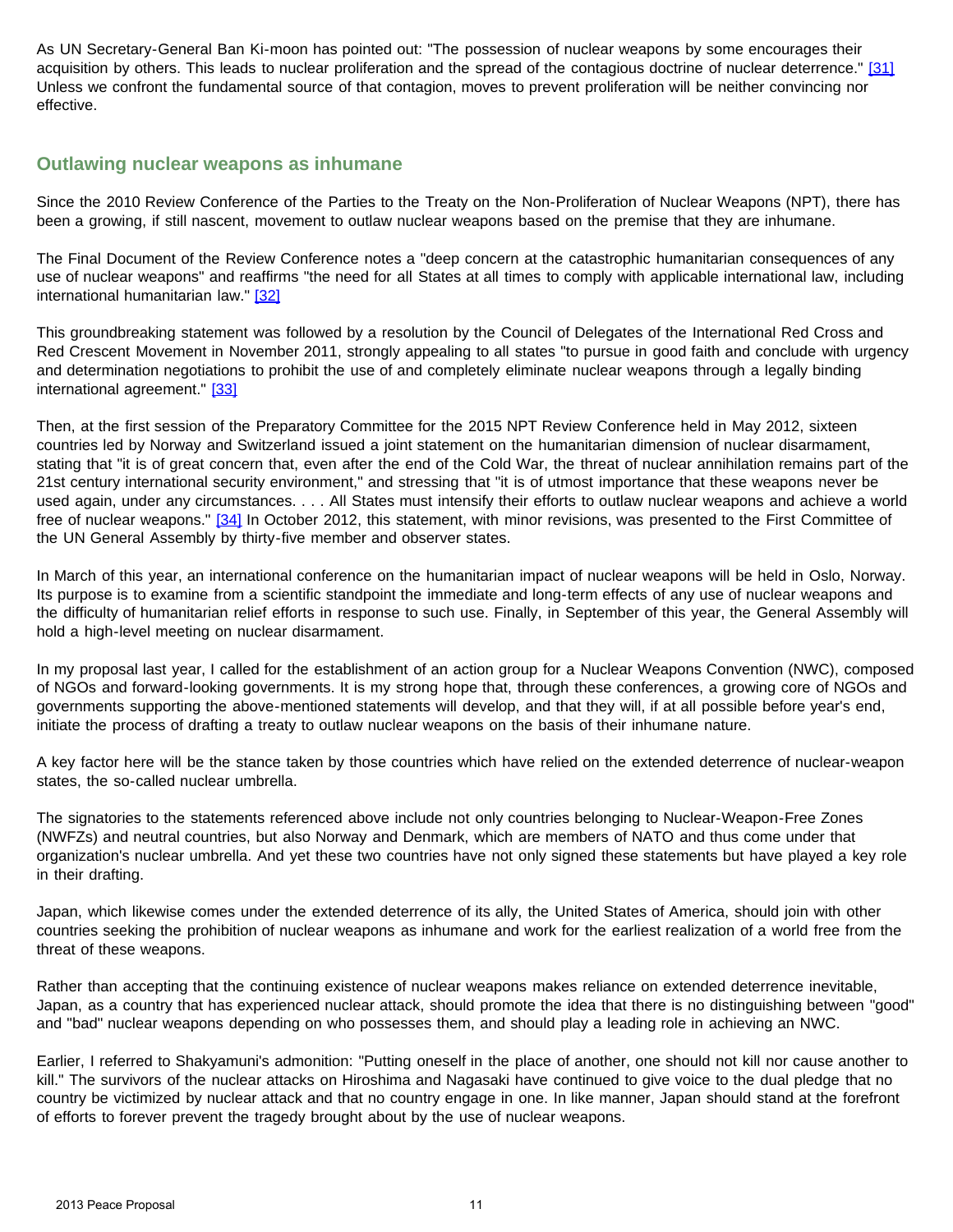Further, having made clear its determination to shift toward security arrangements that are not reliant on nuclear weapons, Japan should undertake the kind of confidence-building measures that are a necessary predicate to the establishment of a Northeast Asian NWFZ. In particular, Japan should make proactive contributions to the reduction of regional tensions and to shrinking the role of nuclear weapons so as to create the conditions for their global abolition.

# **For an expanded nuclear summit in 2015**

There have recently been signs, even within the nuclear-weapon states, of changing attitudes regarding the utility of these weapons.

In a speech at Hankuk University in Seoul, Republic of Korea, on March 26, 2012, US President Barack Obama stated: "My administration's nuclear posture recognizes that the massive nuclear arsenal we inherited from the Cold War is poorly suited to today's threats, including nuclear terrorism." [35]

A statement adopted at the NATO Summit in May 2012 noted: "The circumstances in which any use of nuclear weapons might have to be contemplated are extremely remote." [36]

Both of these statements assume the continuance of a policy of deterrence so long as nuclear weapons exist. And yet they both point to the lessened centrality of nuclear weapons in national security thinking.

The logic of nuclear weapons possession is also being challenged from a number of other perspectives. In numerous countries around the world, more and more voices question the wisdom of the continued possession of nuclear weapons in light of the enormous financial burdens entailed. For example, in the United Kingdom, which is still feeling the effects of the global economic crisis, the planned update of the aging submarine-launched Trident nuclear weapons system has become a focus of fiscal policy debate.

It is estimated that annual aggregate expenditure on nuclear weapons globally is around US\$105 billion. [37] This makes clear the enormity of the burden placed on societies simply by the continued possession of these weapons. If these financial resources were redirected domestically to health, social welfare and education programs or to development aid for other countries, the positive impact on people's lives and dignity would be incalculable.

In April of 2012, important new research on the effects of nuclear war on the environment was announced in the report "Nuclear Famine." Issued by International Physicians for the Prevention of Nuclear War (IPPNW) and Physicians for Social Responsibility (PSR), this report predicts that even a relatively small-scale nuclear exchange could cause major climate change and that the impact on countries far-distant from the combatant nations would result in famine affecting more than a billion people. [38]

Originally inspired by second Soka Gakkai President Josei Toda's 1957 antinuclear weapons declaration, the SGI has for decades consistently worked for the prohibition and abolition of nuclear weapons. Most recently, in collaboration with the International Campaign to Abolish Nuclear Weapons (ICAN), we have developed a new exhibition entitled "Everything You Treasure--For a World Free from Nuclear Weapons."

Initiatives to resolve the nuclear weapons issue from a political or military perspective remain deadlocked, so this exhibition, which premiered in Hiroshima last August, seeks to reexamine the issue from multiple perspectives including, of course, the inhumane nature of nuclear weapons as well as human security, environmental protection, economic development, human rights, gender equity and the social responsibility of science.

One aim of this exhibition is to engage the interests of individual viewers to help them draw the connection between nuclear weapons and their personal concerns, and in this way expand and extend solidarity for a world free from nuclear weapons.

The SGI's efforts to grapple with the nuclear weapons issue are based on the recognition that the very existence of these weapons represents the ultimate negation of the dignity of life. It is necessary to challenge the underlying inhumanity of the idea that the needs of states can justify the sacrifice of untold numbers of human lives and disruption of the global ecology. At the same time, we feel that nuclear weapons serve as a prism through which to bring into sharper focus ecological integrity, economic development and human rights--issues that our contemporary world cannot afford to ignore. This in turn helps us identify the elements that will shape the contours of a new, sustainable society, one in which all people can live in dignity.

Toward this end, I would like to make three concrete proposals.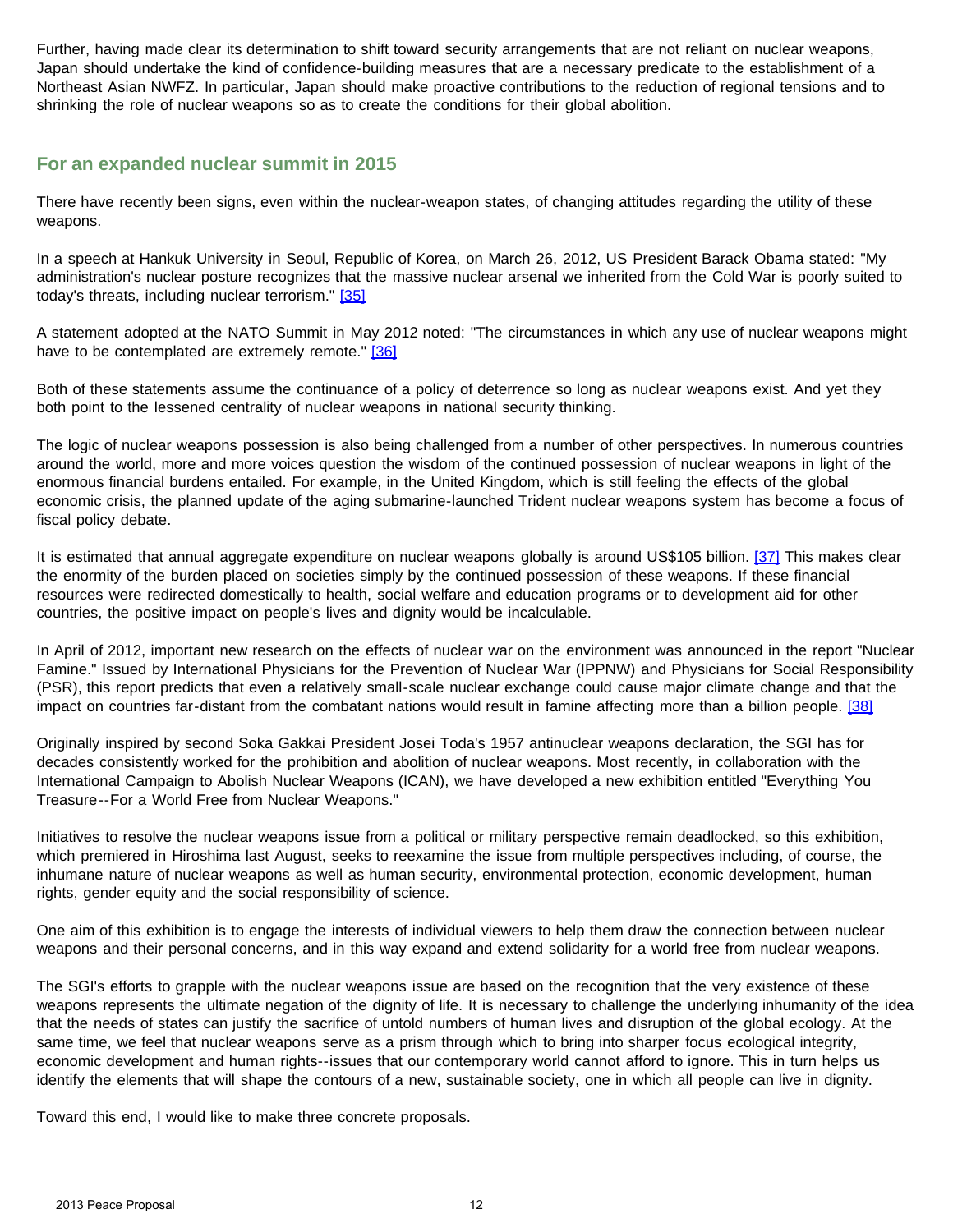First, to make disarmament a key theme of the Sustainable Development Goals: Specifically, I propose that halving world military expenditures relative to 2010 levels and abolishing nuclear weapons and all other weapons judged inhumane under international law be included as targets for achievement by the year 2030. In the proposal I issued on the occasion of the Rio+20 Conference in June last year, I urged that targets related to the green economy, renewable energy and disaster prevention and mitigation be included in the SDGs, and I believe that disarmament targets should also be taken into consideration.

The International Peace Bureau (IPB), the Institute for Policy Studies (IPS) and other civil society organizations are currently advocating the global reduction of military spending, and the SGI supports this out of the awareness that disarmament is humanitarian action.

Second, to initiate the negotiation process for a Nuclear Weapons Convention, with the goal of agreement on an initial draft by 2015: To this end, we must engage in active and multifaceted debate--centered on the inhumane nature of nuclear weapons- to broadly shape international public opinion.

Third, to hold an expanded summit for a nuclear-weapon-free world: The G8 Summit in 2015, the seventieth anniversary of the atomic bombings of Hiroshima and Nagasaki, would be an appropriate opportunity for such a summit, which should include the additional participation of representatives of the United Nations and non-G8 states in possession of nuclear weapons, as well as members of the five existing NWFZs and those states which have taken a lead in calling for nuclear abolition. If possible, Germany and Japan, which are the scheduled G8 host countries for 2015 and 2016 respectively, should agree to reverse that order, enabling the convening of this meeting in Hiroshima or Nagasaki.

In past peace proposals, I have urged that the 2015 NPT Review Conference be held in Hiroshima and Nagasaki as a vehicle for realizing a nuclear abolition summit. I still hope that such a meeting can be held. Nevertheless, the logistical issues involved in bringing together the representatives of almost 190 countries may dictate that the meeting be held at the UN Headquarters in New York as is customary. In that event, the G8 Summit scheduled to be held several months after the NPT Review Conference would provide an excellent opportunity for an expanded group of world leaders to grapple with this critical issue.

In this regard, I am encouraged by the following words from President Obama's speech in Korea that I referenced earlier:

But I believe the United States has a unique responsibility to act- indeed, we have a moral obligation. I say this as President of the only nation ever to use nuclear weapons.

This, of course, restates the conviction he first expressed in his April 2009 Prague speech. President Obama then went on to say:

> Most of all, I say it as a father, who wants my two young daughters to grow up in a world where everything they know and love can't be instantly wiped out. [39]

These words express a yearning for the world as it should be, a yearning that cannot be subsumed even after all political elements and security requirements have been taken fully into consideration. It is the statement of a single human being rising above the differences of national interest or ideological stance. Such a way of thinking can help us "untie" the Gordian Knot that has too long bound together the ideas of national security and nuclear weapons possession.

There is no place more conducive to considering the full significance of life in the nuclear age than Hiroshima and Nagasaki. This was seen when the G8 Summit of Lower House Speakers was convened in Hiroshima in 2008. The kind of expanded summit I am calling for would inherit that spirit and solidify momentum toward a world free from nuclear weapons. It would become the launching point for a larger effort for global disarmament aiming toward the year 2030.

## **Fostering a culture of human rights**

Next, I would like to discuss the challenge of fostering a culture of human rights.

Just as the first resolution to be adopted by the United Nations General Assembly in 1946 dealt with the prohibition and abolition of nuclear weapons, the protection of human rights has been one of the major objectives of the UN since its founding.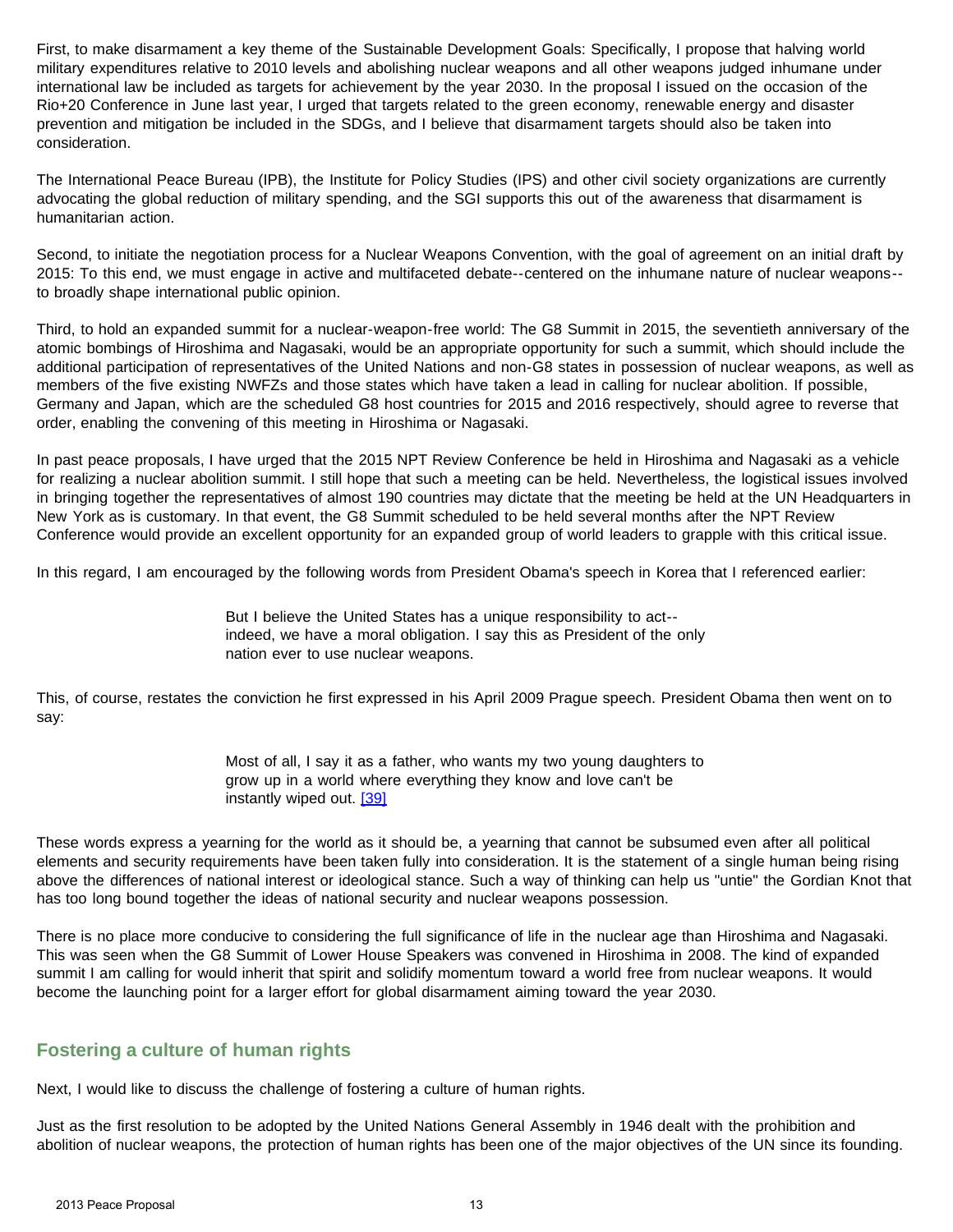In view of the fact that there were only very limited references to human rights in the initial draft of the UN Charter, many participants at the United Nations Conference on International Organization held in San Francisco in 1945--including NGOs- called for the inclusion of clear provisions regarding human rights. As a result, "promoting and encouraging respect for human rights" was defined in Article 1 of the Charter as one of the principal purposes of the new organization, and this became the sole theme for which the establishment of a specialized commission was stipulated.

The following year, in 1946, the Commission on Human Rights, the predecessor of the current Human Rights Council, was established; two years later, in 1948, the Universal Declaration of Human Rights was adopted. Eleanor Roosevelt (1884-1962), the first chair of the Commission who played a crucial role in its drafting and adoption, stated, "This Universal Declaration of Human Rights may well become the international Magna Carta of all men everywhere." [40] As she anticipated, the Declaration has influenced the domestic human rights provisions of many countries, as well as serving as the philosophical basis for various international human rights treaties, and has continued to inspire human rights activists to this day.

In the sixty-five years since the adoption of the Declaration, progress has been made in defining human rights standards, in developing institutions to guarantee them and in providing remedies for human rights violations. Today, building on these achievements, there is a growing emphasis within the international community on fostering a culture of human rights.

The concept of a culture of human rights aims to promote an ethos throughout society in which people mutually treasure human dignity. In this way, it seeks to encourage each individual to make conscious efforts to strengthen the guarantees of human rights.

This accords with the principles I have stressed throughout this proposal. In order to create a society that upholds the dignity of life, a sense of the irreplaceable value of each individual must live in the heart of every one of us; at the same time, this must be the foundation of the human bonds that sustain society.

The UN has been promoting a culture of human rights through its World Programme for Human Rights Education launched in 2005. To further enhance such efforts, I would like to propose that promotion of human rights be a central element of the Sustainable Development Goals for the year 2030, alongside disarmament as discussed above. Regarding this point, I fully support the statement of UN High Commissioner for Human Rights Navanethem Pillay reflecting on the outcome of the Rio+20 Summit: ". . . we must ensure that . . . the SDG framework is a human rights framework." [41]

With this in mind, I would like to propose the inclusion of the following two specific targets. The first is implementing a Social Protection Floor (SPF) in every country to ensure that those who are suffering from extreme poverty are able to regain a sense of dignity.

Although the right to an adequate standard of living is included in the Universal Declaration of Human Rights, an unacceptably large proportion of the world's population lacks access to the minimum social protections needed to live in a humane way. To address the impact of the global economic crisis on employment, health care and education, the United Nations launched the Global Initiative for a Universal Social Protection Floor (SPF-1) in 2009.

Government policy has traditionally focused on the provision of social safety nets, but there will always be people who slip through such nets. In response, the concept has emerged of a floor that catches all people and supports them so they are able to lead dignified lives.

Providing a Social Protection Floor for people throughout the world would be a significant challenge. However, according to estimates made by the relevant UN agencies, it should be possible for countries at every stage of economic development to cover the necessary costs for a basic framework of minimum income and livelihood guarantees. In fact, some thirty developing countries have already started implementing such plans.

The Human Rights Council has taken up the issue of extreme poverty and human rights, and in September of last year it adopted a series of principles to act as guidelines for the international community. These include "agency and autonomy" and "participation and empowerment." The Council calls for states to "adopt a comprehensive national strategy to reduce poverty and social exclusion" and to "ensure that public policies accord due priority to persons living in extreme poverty." [42]

In the words of the Bangladeshi economist and founder of the Grameen Bank Muhammad Yunus, "Because poverty denies people any semblance of control over their destiny, it is the ultimate denial of human rights." [43] Poverty must be addressed with a sense of urgency as something that undermines the very foundation of human rights and dignity.

Of particular concern is the situation of young people. According to the International Labour Organization (ILO), some 12 percent of global youth are unemployed,  $[44]$  and even among those with employment, over 200 million young people find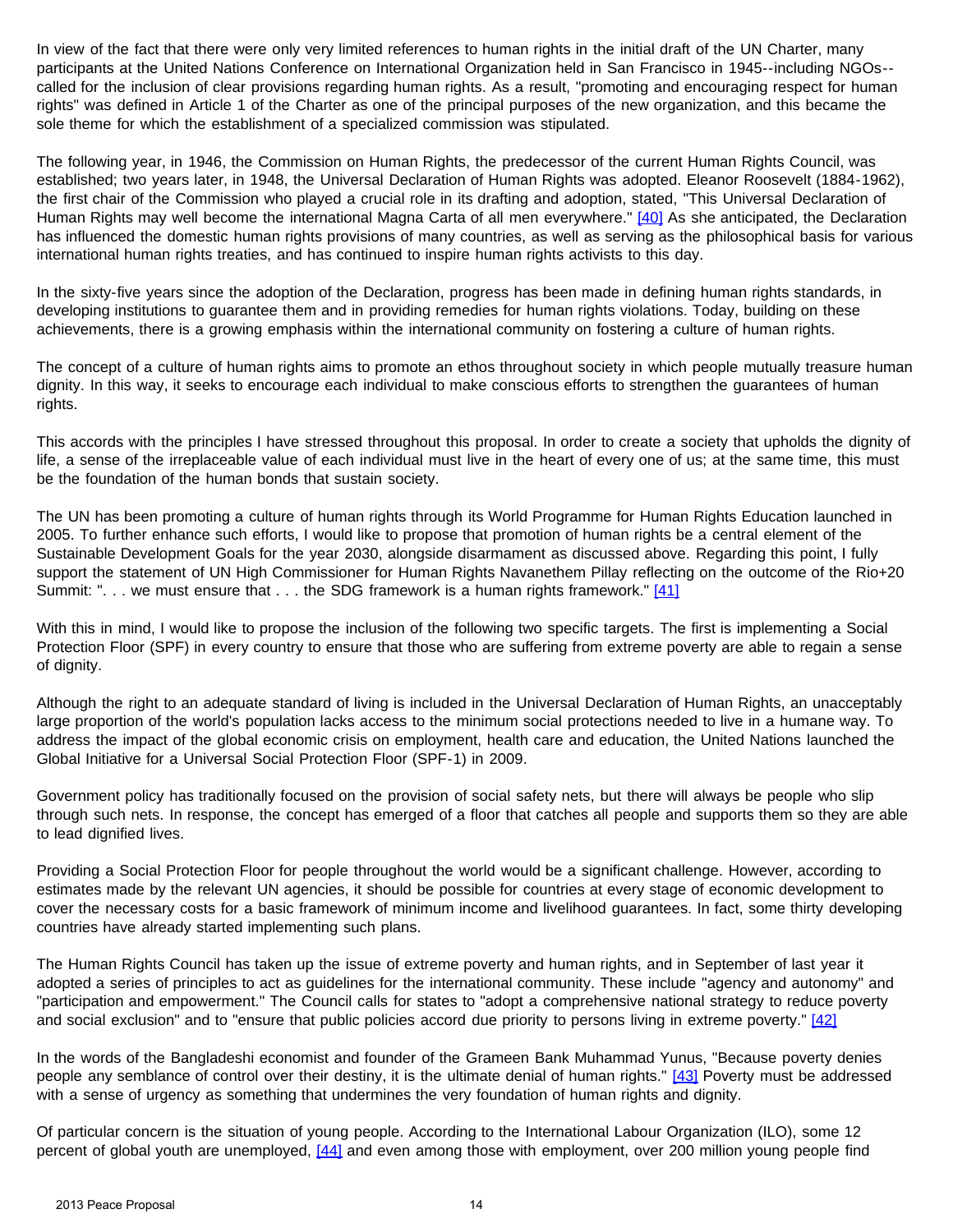themselves compelled to work for less than US\$2 a day. The ILO warns, "Unless immediate and vigorous action is taken, the global community confronts the grim legacy of a lost generation." [45]

A society that deprives young people of hope cannot expect to achieve sustainability or build a culture of human rights. The effort to secure a Social Protection Floor should be undertaken with this awareness firmly in mind.

The second target I propose for inclusion in the SDGs regards the promotion of human rights education and training.

Throughout this proposal, I have stressed that interactions with other people and the support of society as a whole can provide a sense of connection and help people regain hope and dignity, no matter how challenging their present circumstances may be. In the context of human rights, efforts to raise awareness through human rights education and training could serve as such a catalyst, alongside legal systems of guarantees and remedies.

The documentary *A Path to Dignity* which I mentioned earlier illustrates how human rights education catalyzed both those impacted by human rights violations and potential perpetrators.

One case study introduces the story of a boy who himself had suffered discrimination. Through a human rights education program at his school, he was empowered to speak out against things he felt were not right. One day, he learned that a girl in his neighborhood had been engaged to marry against her will. Her parents claimed they had to arrange the wedding because they were poor, but he insisted that it was wrong and that she should be allowed to get an education. As a result of the boy's determined insistence, the wedding was called off and the girl was able to remain in school.

In Australia, all echelons of the Victoria Police Force received training in human rights, leading to a variety of reforms in their procedures for investigation, arrest and custody. As a result, complaints about human rights violations decreased, and police officers were able to gain greater trust from local citizens.

The examples in this documentary demonstrate how a personal awakening to the dignity of life--both one's own and others'- instills a palpable sense of human rights in the mind of the individual and thus lays the foundation for a broader culture of human rights.

Some years ago, I conducted a dialogue with the American historian Dr. Vincent Harding, who fought alongside Dr. Martin Luther King Jr. (1929-68) in the US Civil Rights Movement of the 1950s and 1960s. He emphasized that the goal of Dr. King's struggle was not simply to eliminate injustice and oppression but to create a new reality. [46] I believe this is also an essential element in building a culture of human rights.

To this end, I would like to propose that regional centers for human rights education and training be established along the lines of the Regional Centres of Expertise operating in collaboration with the United Nations University to promote the UN Decade of Education for Sustainable Development. Worldwide, there are currently 101 such centers, bringing together stakeholders such as universities, NGOs, local community groups and individuals.

A similar system for human rights education could involve not only communities with demonstrated best practices in human rights, but also those that are striving to improve conditions despite severely problematic histories of human rights abuse. Communities that have endured great pain and suffering have a unique potential to convey a powerful message, serving as a source of hope and encouragement to other communities struggling with similar problems. They can also facilitate the creation of a culture of human rights, as people come to perceive human rights as a tangible reality.

## **The rights of the child**

Today's children will inevitably play a crucial role in the work of building a culture of human rights. To protect them and improve the conditions under which they live, it is crucial that all countries ratify the Convention on the Rights of the Child and its Optional Protocols and pass the domestic legislation needed to fulfill the treaty obligations.

This Convention was adopted in 1989 and is today the most universal of all human rights conventions adopted by the United Nations, having been ratified by 193 countries so far. In order to prevent serious violations, two Optional Protocols--on the involvement of children under the age of eighteen in armed conflict, and on the sale of children, child prostitution and child pornography--were adopted in 2000, and a third Optional Protocol permitting children to submit complaints regarding violations of their rights was adopted in December 2011.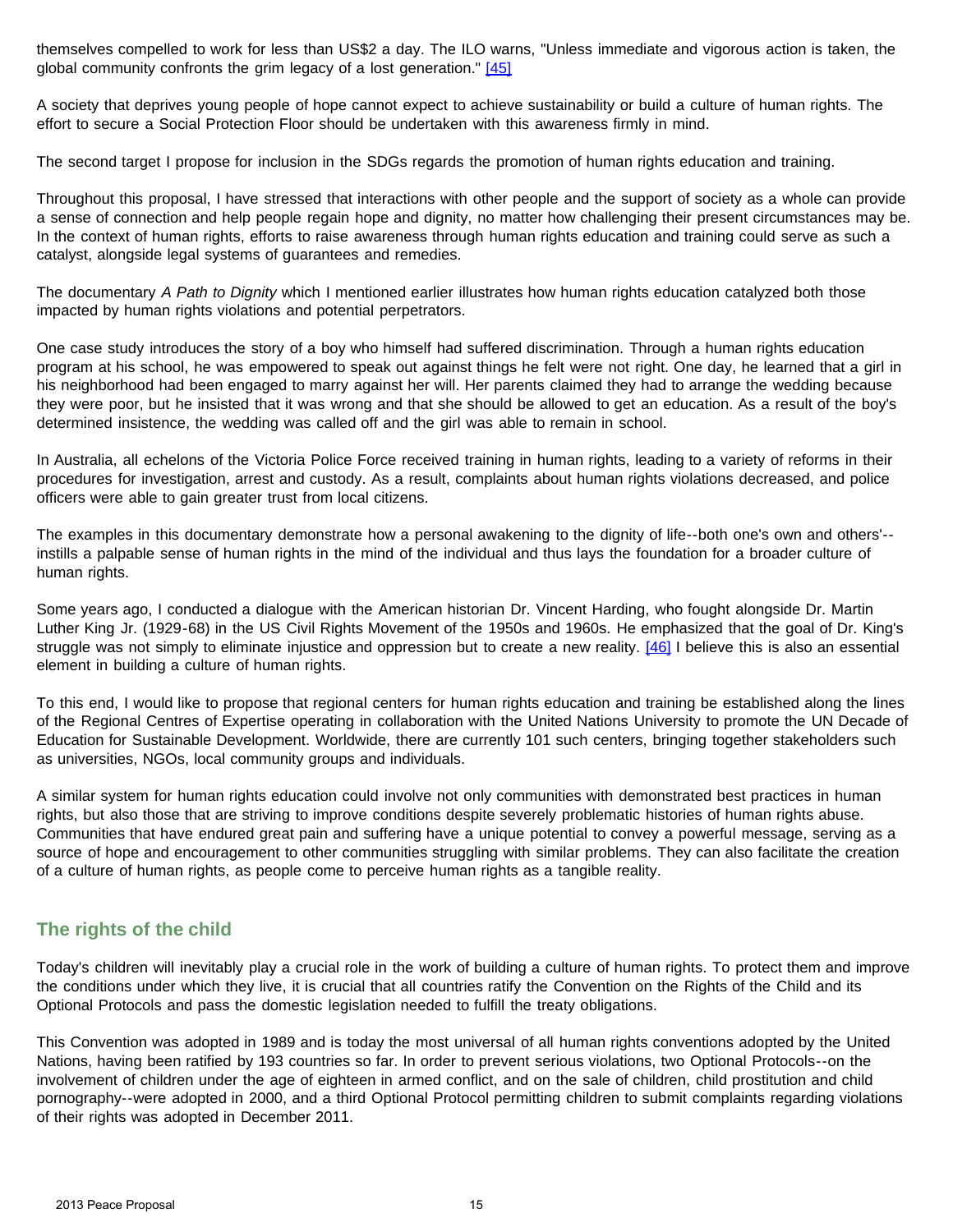In reality, however, it is not uncommon for the rights spelled out in this Convention to be ignored and violated due to inadequate enactment of related domestic legislation, failure to ratify the Optional Protocols and a lack of public awareness.

I am particularly struck by the words of Ishmael Beah, who, having survived the traumatic experience of life as a child soldier during civil conflict in his home country of Sierra Leone, is now a powerful advocate for children's rights.

At the age of sixteen, Mr. Beah attended a conference at the United Nations where, for the first time, he learned about the Convention on the Rights of the Child. He describes this eye-opening experience as follows: "I remember how this knowledge- particularly for those of us from war-torn countries--rekindled the value of our lives and our humanity." [47]

He goes on to emphasize:

My life has also been enriched by articles 12 and 13, which guarantee children and youth the right to express their views fully in matters affecting them, and "to seek, receive and impart important information" of all kinds and by all media. These articles have helped many children become active participants in finding solutions to problems that affect them. [48]

I urge that all countries uphold the Convention, always prioritizing the best interest of the child. The Convention can serve as an inspiration for the members of the younger generation to awaken to their own dignity and, as epitomized by Mr. Beah's experience, as a source of the hope needed to live.

A generation brought up in a society imbued with this ethos will be a transformative presence in that society and will surely foster this spirit in subsequent generations. The Preamble of the Geneva Declaration of the Rights of the Child of 1924, a key historical precedent and inspiration for the Convention, states, "mankind owes to the Child the best that it has to give."  $[49]$ 

Ensuring that this noble vow is passed on from one generation to the next will make a culture of human rights the central axis around which human society revolves.

## **Lasting friendship between China and Japan**

Lastly, I would like to share, from both a short- and a long-term perspective, some thoughts on ways to improve the currently strained relations between China and Japan. I am motivated by my conviction that this is indispensable to building a global society of peace and coexistence.

Last year marked the significant juncture of the fortieth anniversary of the restoration of Sino-Japanese diplomatic ties. However, a number of events and exchange programs celebrating the anniversary were canceled or postponed due to escalating tensions and

# **Geneva Declaration of the Rights of the Child**

The Declaration of the Rights of the Child is a document that recognized and affirmed the existence of rights specific to children and the responsibility of adults toward children. It was drafted by Save the Children founder Eglantyne Jebb (1876- 1928) and adopted at the International Save the Children Union in Geneva in 1923.

The fundamental needs of children were summarized in five points, covering the well-being of children and their right to development, assistance, relief and protection. The League of Nations adopted the Declaration in 1924 and titled it the Geneva Declaration. It was the first international human rights document to specifically address children's rights. The United Nations General Assembly adopted a much-expanded version in 1959 as its own Declaration of the Rights of the Child, but this was not legally binding. The Convention on the Rights of the Child was adopted by the UN General Assembly in 1989 and came into force in 1990.

frictions. Relations between the two countries have deteriorated to a post-World War II low, and economic relations have also chilled significantly.

I, however, am not at all pessimistic about the future of Sino-Japanese relations. In the words of the traditional Chinese maxim, "drops of water can pierce even a rock." In just this way, friendship between Japan and China has been nurtured in the postwar period by the devoted efforts of pioneers who, even before the normalization of diplomatic relations, worked tenaciously to break through the obstacles that stood between the two countries. These bonds of friendship have been steadily cultivated and strengthened through countless exchanges over the years, and they will not be easily broken.

When I called for the normalization of Sino-Japanese diplomatic relations in September 1968, it was almost unthinkable in Japan to even mention the possibility of friendship with China. In that sense, the situation was even more severe than it is today. But it was my belief that Japan had no future without friendly relations with its neighbors, and that stable and harmonious ties with China were essential for Asia and the world to advance along the great path to peace.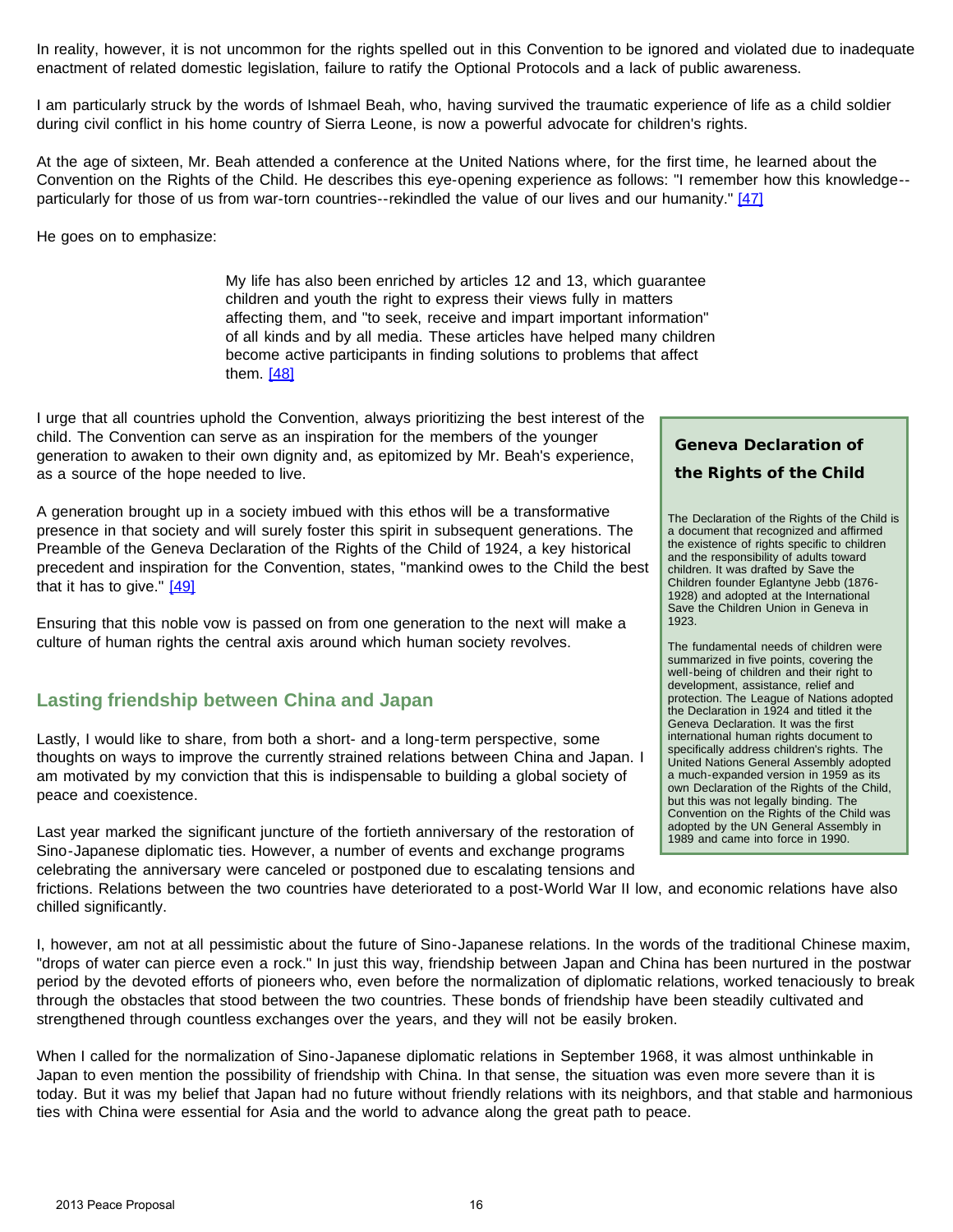In 1972, diplomatic relations were finally normalized. Six years after I made that initial call, in December 1974, I was able to visit Beijing and meet with Chinese Premier Zhou Enlai (1898-1976) and Vice Premier Deng Xiaoping (1904-97). Through these discussions, I learned that they viewed both the Japanese and the Chinese people as victims of the Japanese militarist regime. This further deepened my determination to develop an indestructible friendship between our two peoples in order to prevent war between us from ever happening again.

Ever since, I have been passionately devoted to promoting friendship exchanges, with a special focus on members of the younger generation. In 1975, I served as personal guarantor when Soka University welcomed the first six government-financed exchange students from the People's Republic of China to study in Japan. Now, nearly forty years later, 100,000 Chinese students are studying here, and 15,000 Japanese students are pursuing their studies in China.

Over the years, China and Japan have created a history of exchanges in cultural, educational and many other fields, including, for example, a total of 349 sister-city arrangements. We have also developed a tradition of mutual support in times of hardship such as the 2008 earthquake in Sichuan and the 2011 earthquake in northeastern Japan. Despite occasional periods of tension, the currents of friendship between the two countries have grown steadily stronger over the years.

This current is the accumulation of friendships developed through innumerable face-to-face interactions and exchanges, each of which makes its own small yet invaluable contribution. For this reason, it will not easily run dry no matter what trial or obstacle it encounters. And we must ensure that never happens.

In a lecture I delivered at Peking University in May 1990, I urged, "No matter what issues might come between us, the bonds of friendship must never be broken." [50] Now more than ever we need to reaffirm that conviction.

**Treaty of Peace and Friendship between Japan and the People's Republic of China (1978)**

The Treaty of Peace and Friendship between Japan and the People's Republic of China was a peace treaty concluded between the two countries on August 12, 1978, more than thirty years after the end of World War II. The treaty had its origin in the normalization of diplomatic relations between Japan and China in 1972.

The treaty stipulates that the two countries develop relations of perpetual peace and friendship, settle all disputes by peaceful means and refrain from the use or threat of force. It also stipulates that neither country seek hegemony in the Asia-Pacific region or in any other region, and that they endeavor to develop economic and cultural relations and to promote exchanges.

The political and economic arenas are always impacted by the ebb and flow of the times. Indeed, times of tranquillity are perhaps the exception rather than the rule. This is why, when faced with a crisis, it is important to adamantly uphold the two central pledges in the Treaty of Peace and Friendship between Japan and the People's Republic of China (1978): To refrain from the use or threat of force, and not to seek regional hegemony.

So long as we uphold these principles, we will without fail find ways to overcome the present crisis. Even more than when things are going well, it is times of adversity that present opportunities to deepen understanding and strengthen ties. I strongly encourage Japan and China to reconfirm their commitment to uphold the two pledges of the Treaty of Peace and Friendship and promptly set up a high-level forum for dialogue aimed at preventing any further deterioration of relations.

The first order of business for such a forum should be to institute a moratorium on all actions that could be construed as provocative. This should be followed by a scrupulous analysis of the steps by which the confrontation evolved--how actions were perceived and what reactions were provoked. This would facilitate the development of guidelines for more effective responses to future crises. Doubtless, some sharp differences of opinion would be expressed, but unless we are prepared to face each other on those terms, hopes for the restoration of friendly relations between the two countries--for greater stability in Asia and for a peaceful world--will continue to elude us.

Immediately after the end of the Cold War, I met for the first time with then Soviet President Mikhail Gorbachev, in July 1990. I opened our conversation by saying: "I have come to have an argument with you. Let's make sparks fly, and talk about everything honestly and openly, for the sake of humanity and for the sake of Japan-Soviet relations!" I expressed myself in this way to convey my hopes of having a real and frank discussion instead of a merely formal meeting, at a time when the prospects for Japan-Soviet relations were uncertain.

The more difficult the situation appears to be, the more important it is to engage in dialogue based on a commitment to peace and creative coexistence. Heated and earnest dialogue can reveal the emotions--the fears, concerns and aspirations--that underlie the positions and assertions of each side.

In this context, I propose that China and Japan institute the practice of holding regular summit meetings.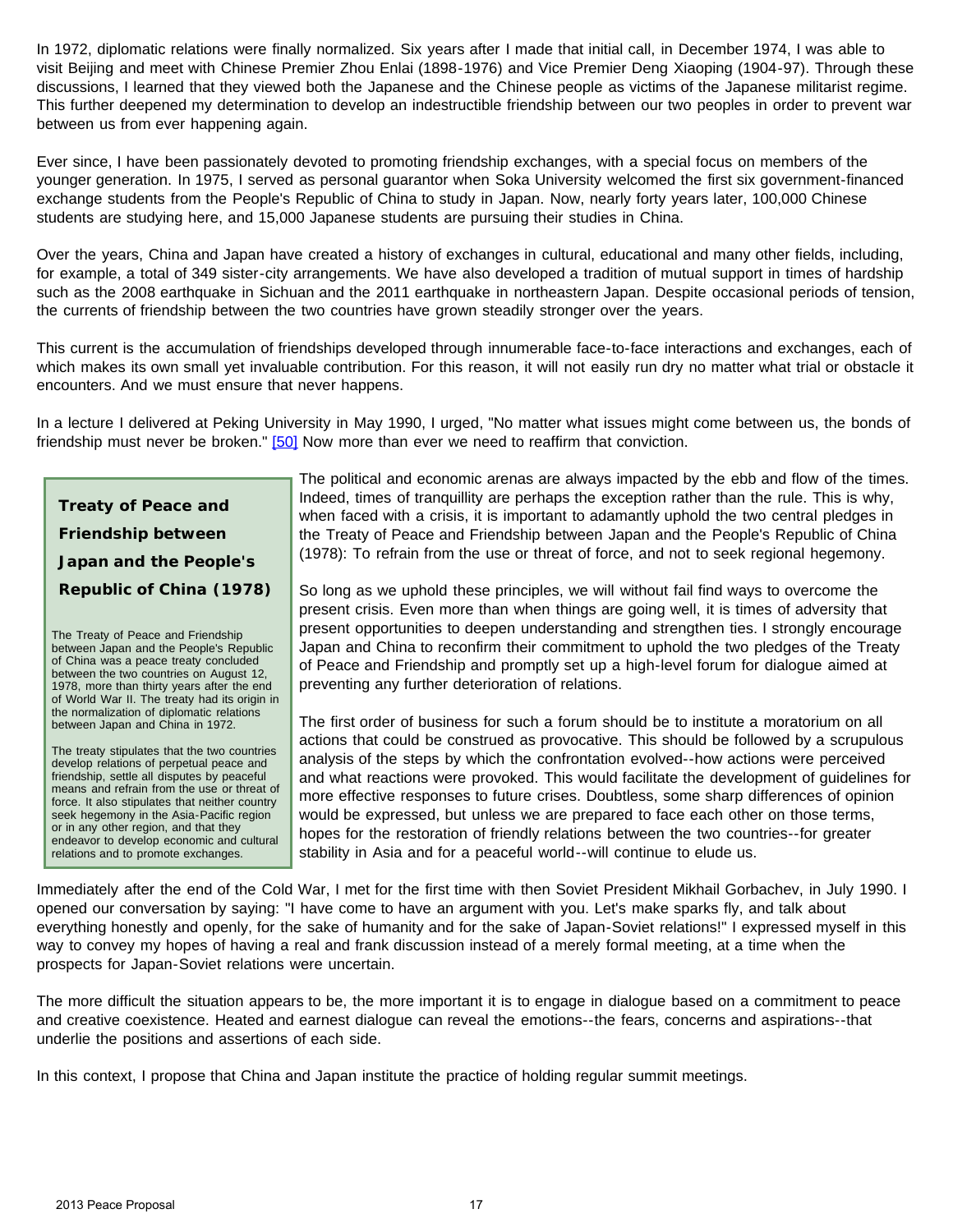This month marks the fiftieth anniversary of the signing of the Élysée Treaty by France and Germany. The treaty helped the two countries overcome their history of war and bloodshed, with relations becoming significantly closer due to the provisions for regular meetings of Heads of State and Government at least twice a year and for ministerial-level meetings at least once every three months in the fields of foreign affairs, defense and education. I believe that the current crisis between Japan and China presents a unique opportunity to establish a similar framework, creating an environment that enables their leaders to conduct face-to-face dialogue under any circumstances.

Further, I suggest that Japan and China together launch an organization for environmental cooperation in East Asia. This could be an interim goal to be achieved by 2015 and would lay the foundations of a new partnership focused on peace and creative coexistence and joint action for the sake of humanity.

Amelioration of environmental conditions would benefit both countries. This new organization would create opportunities for young people from China and Japan to work together toward a common goal. It would also establish a pattern of contributing together to the peace and stability of East Asia and the creation of a sustainable global society.

When I called for the normalization of diplomatic relations back in September 1968, I

urged the young people of both countries to come together in friendship to build a better world. The foundation for this, I believe, has now been laid in a quiet, uncelebrated way through the exchanges and interactions that have been conducted to date.

Now, I believe, the focus should turn to something more visible and durable. The time has come to take a medium- to long-term perspective and develop more concrete models of cooperation across a range of new fields. I am convinced that it is through such sustained and determined efforts that the bonds of friendship between China and Japan will develop into something indestructible, something that will be passed down with pride from generation to generation.

# **A robust solidarity**

In this proposal, I have shared my vision and some suggestions for action that I see as vital toward building a global society of peace and coexistence in the years leading to 2030. The key to realizing these goals ultimately lies in the solidarity of ordinary citizens.

In *The System of Value-Creating Education,* the first president of the Soka Gakkai, Tsunesaburo Makiguchi (1871-1944), made the following observation regarding why, with rare exceptions, the efforts of people who take a stand to correct social ills end in failure:

> Throughout history, people of goodwill have met with severe persecutions. Other good-hearted people may secretly sympathize with their plight but, lacking the capacity to do anything about it, remain bystanders while the former go down to defeat. Because narrow selfpreservation is at the heart of these bystanders' way of life, they remain mere constituent elements of society. They cannot serve as its binding power or prevent its disintegration. [51]

Makiguchi founded the Soka Gakkai together with my mentor, Josei Toda, in order to break this tragic pattern of human history. Transcending the narrow imperatives of self-preservation, they stood up to create a robust solidarity of people who take action to protect the dignity of all people's lives. Today, this solidarity has spread to 192 countries and territories around the globe.

The year 2030 will be a major milestone in the effort to promote international cooperation for sustainable development. At the same time, it will mark the hundredth anniversary of the founding of the Soka Gakkai. Looking ahead to that significant year, we will continue to strengthen and deepen solidarity among the world's people, working with all those who share the vision of a global society of peace and creative coexistence.

### **Élysée Treaty**

The Élysée Treaty is a treaty of friendship that laid a foundation for cooperation between France and Germany, ending centuries of conflict between them. It was signed on January 22, 1963, by French President Charles de Gaulle (1890-1970) and German Chancellor Konrad Adenauer (1876-1967).

The treaty provides a framework for consultation and cooperation between French and German authorities in the areas of foreign affairs, defense, education and youth. It calls for regular summit meetings between high-level officials and sets up various bilateral projects. The creation of a French-German Fund for exchanges between students of the two countries is one of the most important achievements of the treaty, enabling more than eight million cross-border youth exchanges to date.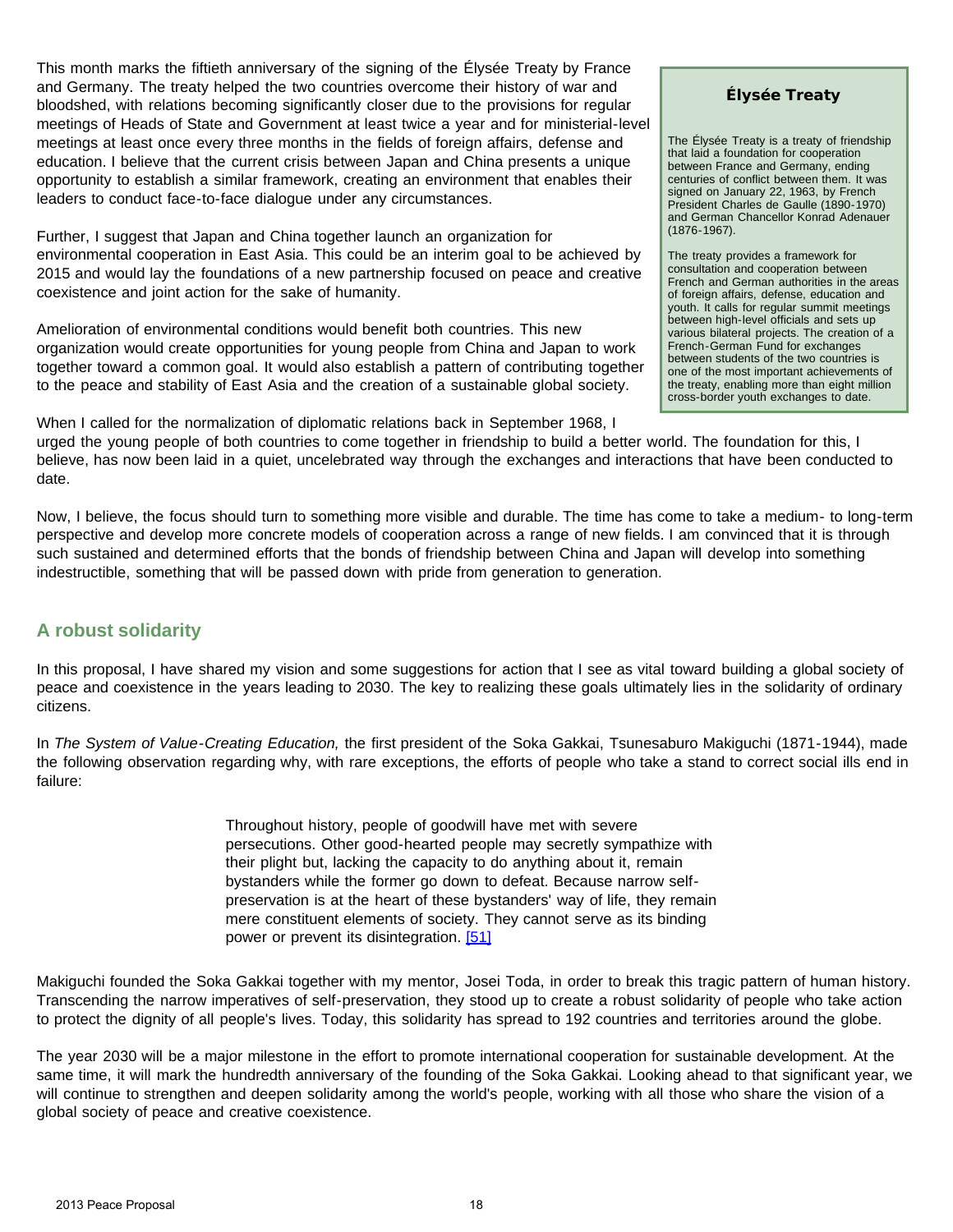#### **Notes**

- 1 Goethe and Zelter, *Goethe's Letters to Zelter,* 246.
- 2 Cf. Osten, "Kasoku suru jikan," 165.
- 3 (trans. from) Osten, *"Alles veloziferisch" oder Goethes Entdeckung,* 31.
- 4 Goethe, *Conversations with Eckermann,* 18.
- 5 Ikeda and Toynbee, *Choose Life,* 341.
- 6 Ibid.
- 7 Wilkinson and Pickett, *The Spirit Level,* 56.
- 8 Ibid., 174.
- 9 (trans. from) Nakamura, *Gotama Budda 1,* 156.
- 10 Cf. Xuanzang, *The Great Tang Dynasty Record of the Western Regions.*
- 11 Cf. Nichiren, *Nichiren Daishonin gosho zenshu,* 740.
- 12 Müller, trans., *The Sutta-nipata,* 4:9:462.
- 13 Mayeroff, *On Caring,* 18-19.
- 14 Nichiren, *The Writings of Nichiren Daishonin,* 1:303.
- 15 Ibid., 1:923.
- 16 Cf. Ikeda, "The Challenge of Global Empowerment."
- 17 (trans. from) Nakamura, *Budda no kotoba,* 203.
- 18 Saddhatissa, trans., *The Sutta-nipāta,* 4:2:936.
- 19 Buddharakkhita, trans., *The Dhammapada,* 10:130:2.
- 20 (trans. from) Iwano, ed., *Kokuyaku issaikyo,* 29/30:162.
- 21 Cf. Nichiren, *Nichiren Daishonin gosho zenshu,* 778.
- 22 Sen, *Identity and Violence,* 16.
- 23 Arendt, *Men in Dark Times,* 24-25.
- 24 (trans. from) Nichiren, *Nichiren Daishonin gosho zenshu,* 761.
- 25 Ikeda, *A New Humanism,* 52-61.
- 26 Virilio, *Speed and Politics,* 166.
- 27 Virilio, *Ground Zero,* 52.
- 28 Toda, "Declaration Calling for the Abolition of Nuclear Weapons."
- 29 Arendt, *Men in Dark Times,* 25.
- 30 Toda, "Declaration Calling for the Abolition of Nuclear Weapons."
- 31 Ban, "Remarks at Dialogue with Waseda University Students."
- 32 UN General Assembly, "2010 Review Conference," 19.
- 33 ICRC, "Council of Delegates 2011: Resolution 1."
- 34 UNODA, "Joint Statement."
- 35 Obama, "Remarks by President Obama at Hankuk University."
- 36 NATO, "Deterrence and Defence Posture Review."
- 37 Rizvi, "Govts Boost Nukes While Cutting Aid, Social Services."
- 38 IPPNW, "Nuclear Famine: A Billion People at Risk."
- 39 Obama, "Remarks by President Obama at Hankuk University."
- 40 Roosevelt, "Address to the United Nations General Assembly."
- 41 UN OHCHR, "Rio+20 Outcome."
- 42 UN General Assembly, "Final Draft of the Guiding Principles," 10.
- 43 Yunus, *Creating a World Without Poverty,* 104.
- 44 ILO, "Global Employment Trends for Youth 2012," 43.
- 45 ILO, "The Youth Employment Crisis," 3.
- 46 (trans. from) Ikeda and Harding, *Kibo no kyoiku,* 172.
- 47 UNICEF, "The State of the World's Children," 46.
- 48 Ibid., 47.
- 49 UN, "Geneva Declaration of the Rights of the Child."
- 50 Ikeda, *A New Humanism,* 17.
- 51 (trans. from) Makiguchi, *Makiguchi Tsunesaburo zenshu,* 6:68.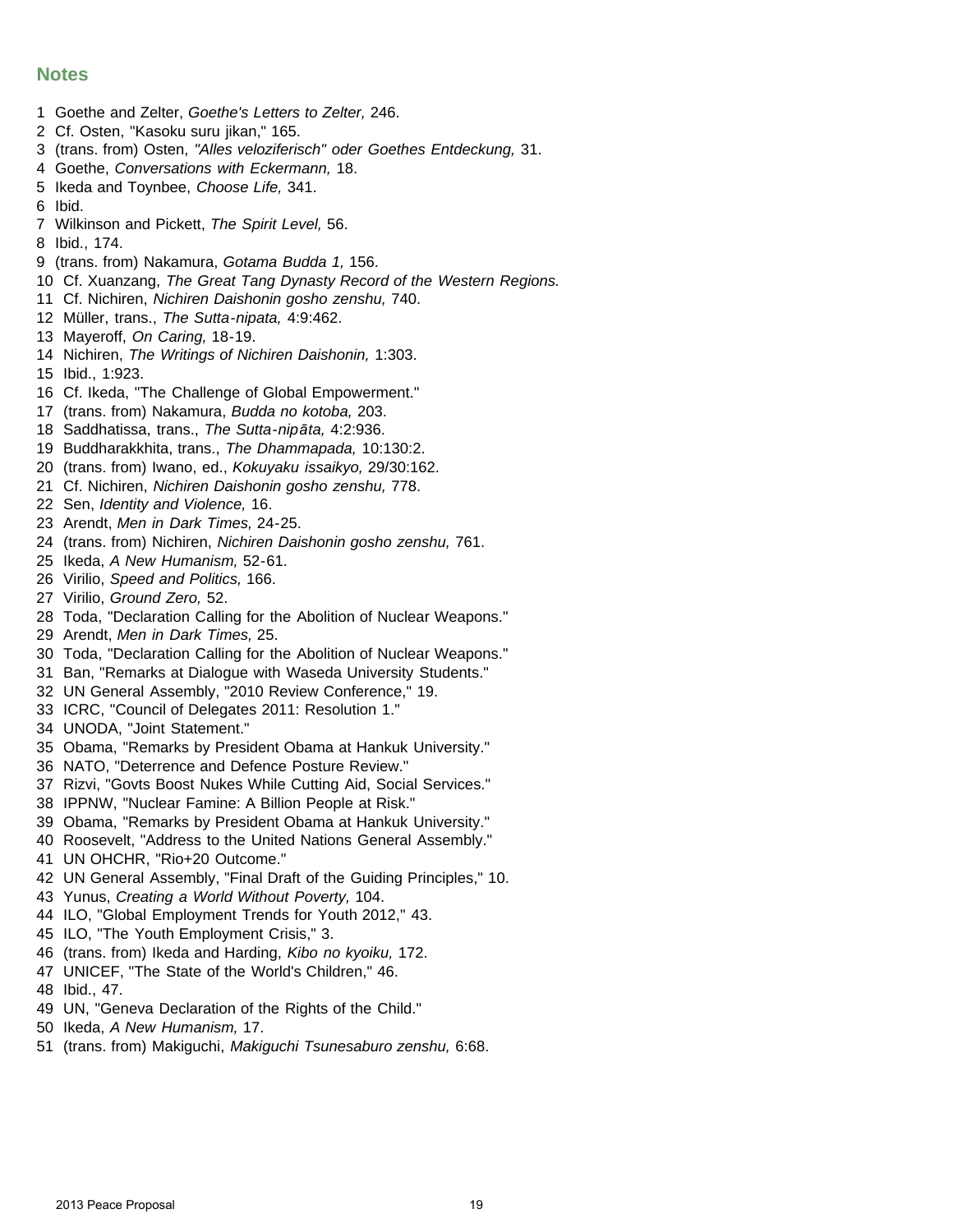## **Bibliography**

Arendt, Hannah. 1970. *Men in Dark Times*. New York: Houghton Mifflin Harcourt.

Ban, Ki-moon. 2010. "Remarks at Dialogue with Waseda University Students." Tokyo, August 4, 2010. http://www.un.org/apps/news/infocus/sgspeeches/statments\_full.asp?statID=899#.URPut47veXI (accessed January 26, 2013).

Buddharakkhita, Acharya, trans. 1996. *The Dhammapada: The Buddha's Path of Wisdom.* Kandy: Buddhist Publication Society.

Goethe, Johann Wolfgang von. 1880. *Faust*. Trans. by T. E. Webb. Dublin: Hodges.

----. 1901. *Conversations with Eckermann: Being Appreciations and Criticisms on Many Subjects.* Trans. by John Oxenford. Washington and London: M. W. Dunne.

---- and Carl Friedrich Zelter. 1887. *Goethe's Letters to Zelter: With Extracts from Those of Zelter to Goethe.* Trans. by Arthur Duke Coleridge. London: George Bell and Sons.

ICRC (International Red Cross and Red Crescent). "Council of Delegates 2011: Resolution 1." http://www.icrc.org/eng/resources/documents/resolution/council-delegates-resolution-1-2011.htm (accessed January 26, 2013).

Ikeda, Daisaku. 2010. *A New Humanism: The University Addresses of Daisaku Ikeda*. London and New York: I.B. Tauris.

----. 2012. "The Challenge of Global Empowerment: Education for a Sustainable Future." Environmental Proposal 2012. http://www.sgi.org/sgi-president/proposals/environmental-proposal.html (accessed January 26, 2013).

---- and Arnold Toynbee. 2007. *Choose Life*. London and New York: I.B. Tauris.

---- and Vincent Harding. 2013. *Kibo no kyoiku, heiwa no koshin* [Advancing for Peace Through Hopeful Education]. Tokyo: Daisanbunmei-sha.

ILO (International Labour Organization). 2012. "Global Employment Trends for Youth 2012." http://www.ilo.org/wcmsp5/groups/public/---dgreports/---dcomm/documents/publication/wcms\_180976.pdf (accessed January 26, 2013).

----. 2012. "The Youth Employment Crisis: A Call for Action." http://www.ilo.org/wcmsp5/groups/public/---ed\_norm/---relconf/documents/meetingdocument/wcms\_185950.pdf (accessed January 26, 2013).

IPPNW (International Physicians for the Prevention of Nuclear War). 2012. "Nuclear Famine: A Billion People at Risk--Global Impact of Limited Nuclear War on Agriculture, Food Supplies, and Human Nutrition." http://www.ippnw.org/pdf/nuclear-famine-ippnw-0412.pdf (accessed January 26, 2013).

Iwano, Shinyu, ed. 1930-65. *Kokuyaku issaikyo Indo senjutsubu* [The Japanese Translation of the Buddhist Scriptures: Works Composed in India]. 155 vols. Tokyo: Daito Shuppansha.

Makiguchi, Tsunesaburo. 1981-97. *Makiguchi Tsunesaburo zenshu* [The Complete Works of Tsunesaburo Makiguchi]. 10 vols. Tokyo: Daisanbunmei-sha.

Mayeroff, Milton. 1974. *On Caring.* New York: Barnes & Noble Books.

Müller, Friedrich Max, trans. 2005. *The Sutta-nipata*. In *The Sacred Books of the East,* vol 10, part 2. Massachusetts: Elibron.

Nakamura, Hajime. 1984. *Budda no kotoba* [Words of Buddha]. Tokyo: Iwanami Shoten.

----. 1992. *Gotama Budda 1* [Gautama Buddha Vol. 1]. Tokyo: Shunjusha.

NATO (North Atlantic Treaty Organization). 2012. "Deterrence and Defence Posture Review." Press Release issued on May 20, 2012. http://www.nato.int/cps/en/natolive/official\_texts\_87597.htm?mode=pressrelease (accessed January 26, 2013).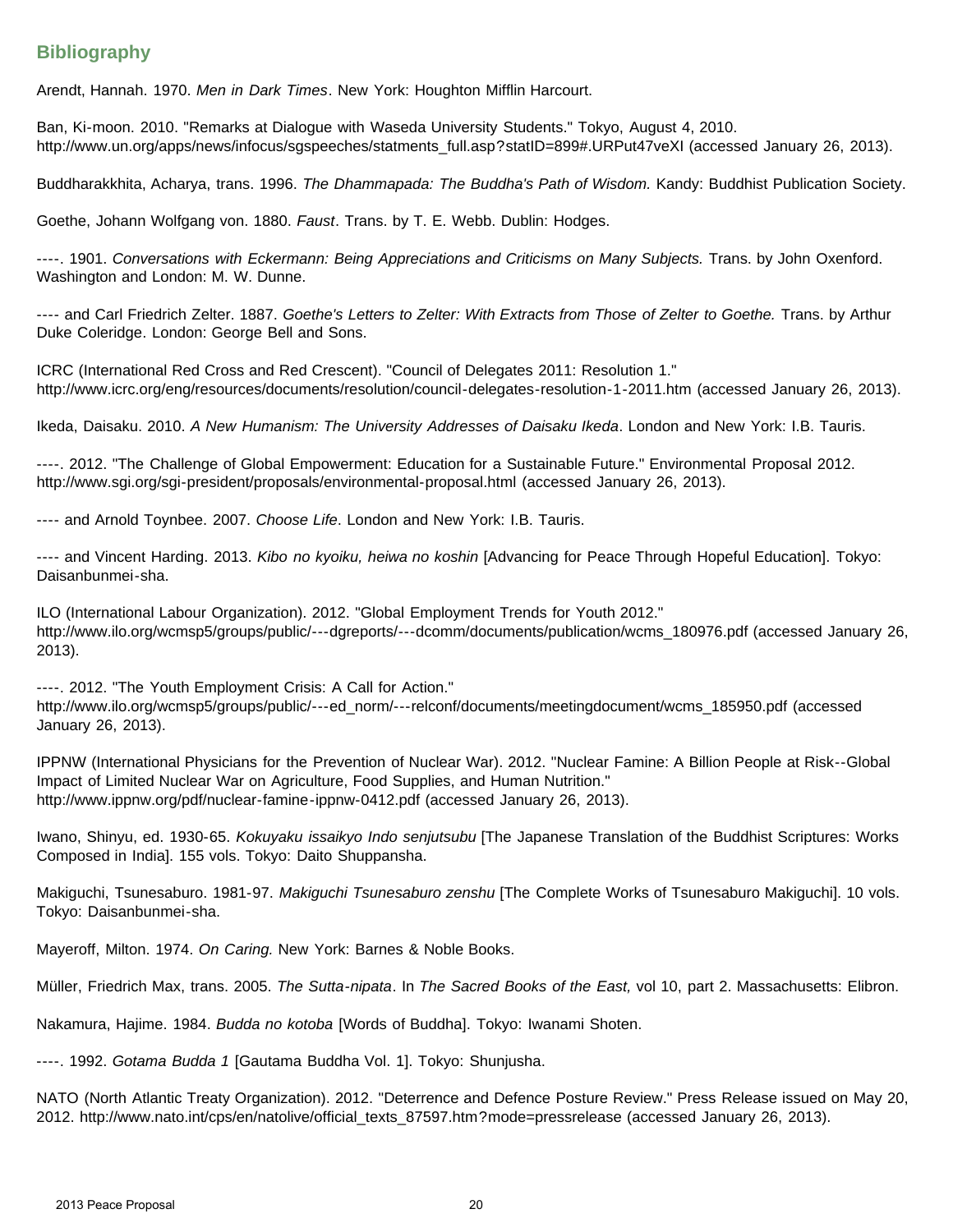Nichiren. 1952. *Nichiren Daishonin gosho zenshu* [The Complete Works of Nichiren Daishonin]. Ed. by Nichiko Hori. Tokyo: Soka Gakkai.

----. 1999-2006. *The Writings of Nichiren Daishonin*. 2 vols. Ed. and trans. by The Gosho Translation Committee. Tokyo: Soka Gakkai.

Obama, Barack. 2012. "Remarks by President Obama at Hankuk University." http://www.whitehouse.gov/the-press-office/2012/03/26/remarks-president-obama-hankuk-university (accessed January 26, 2013).

Osten, Manfred. 2004. *"Alles veloziferisch" oder Goethes Entdeckung der Langsamkeit* ["Alles veloziferisch" or Goethe's Discovery of Slowness]. Frankfurt: Insel.

----. 2005. "Kasoku suru jikan aruiwa ningen no jikohakai" [Acceleration of Time or Self-destruction of the Human Being]. Trans. by Tatsuya Yamazaki. Public Lecture at the IOP European Centre. *The Journal of Oriental Studies* 44, no. 1. Tokyo: The Institute of Oriental Philosophy.

Rizvi, Haider. 2012. "Govts Boost Nukes While Cutting Aid, Social Services." Inter Press Service, July 27. http://www.ipsnews.net/2012/07/govts-boost-nukes-while-cutting-aid-social-services/ (accessed January 26, 2013).

Roosevelt, Eleanor. 1948. "Address to the United Nations General Assembly." http://www.erooseveltudhr.org/index.php? option=com\_content&task=view&id=22&Itemid=79 (accessed January 26, 2013).

Saddhatissa, Hammalava, trans. 1994. *The Sutta-nipāta*. Richmond: Curzon Press.

Sen, Amartya. 2007. *Identity and Violence: The Illusion of Destiny.* London: Penguin Books.

Toda, Josei. 1957. "Declaration Calling for the Abolition of Nuclear Weapons." http://www.joseitoda.org/vision/declaration/read (accessed January 26, 2013).

UN (United Nations). 1924. "Geneva Declaration of the Rights of the Child." Declaration adopted by League of Nations. September 26. http://www.un-documents.net/gdrc1924.htm (accessed January 26, 2013).

----. 1945. "Charter of the United Nations." http://www.un.org./aboutun/charter/index.html (accessed January 26, 2013).

----. General Assembly. 2010. "2010 Review Conference of the Parties to the Treaty on the Non-Proliferation of Nuclear Weapons: Final Document." NPT/CONF.2010/50 (Vol. I). New York. http://www.un.org/ga/search/view\_doc.asp? symbol=NPT/CONF.2010/50 (VOL.I) (accessed January 26, 2013).

----. General Assembly. 2012. "Final Draft of the Guiding Principles on Extreme Poverty and Human Rights, Submitted by the Special Rapporteur on Extreme Poverty and Human Rights, Magdalena Sepúlveda Carmona." A/HRC/21/39. July 18, 2012. http://www.ohchr.org/Documents/Issues/Poverty/A-HRC-21-39\_en.pdf (accessed January 26, 2013).

----. OHCHR (Office of the High Commissioner for Human Rights). 2012. "Rio+20 Outcome: Human Rights Emerge as New Pillar of Sustainable Development." http://www.ohchr.org/EN/NewsEvents/Pages/DisplayNews.aspx?NewsID=12278&La (accessed January 26, 2013).

UNESCO (United Nations Educational, Scientific and Cultural Organization). 1986. Seville Statement on Violence, Spain, 1986. http://portal.unesco.org/education/en/ev.php-URL\_ID=3247&URL\_DO=DO\_TOPIC&URL\_SECTION=201.html (accessed January 26, 2013).

UNICEF (United Nations Children's Fund). 2009. "The State of the World's Children: Celebrating 20 Years of the Convention on the Rights of the Child."

http://www.unicef.org/rightsite/sowc/pdfs/SOWC\_Spec%20Ed\_CRC\_Main%20Report\_EN\_090409.pdf (accessed January 26, 2013).

UNODA (United Nations Office for Disarmament Affairs). 2012. "Joint Statement on the Humanitarian Dimension of Nuclear Disarmament."

http://www.un.org/disarmament/WMD/Nuclear/NPT2015/PrepCom2012/statements/20120502/SwitzerlandOnBehalfOf.pdf (accessed January 26, 2013).